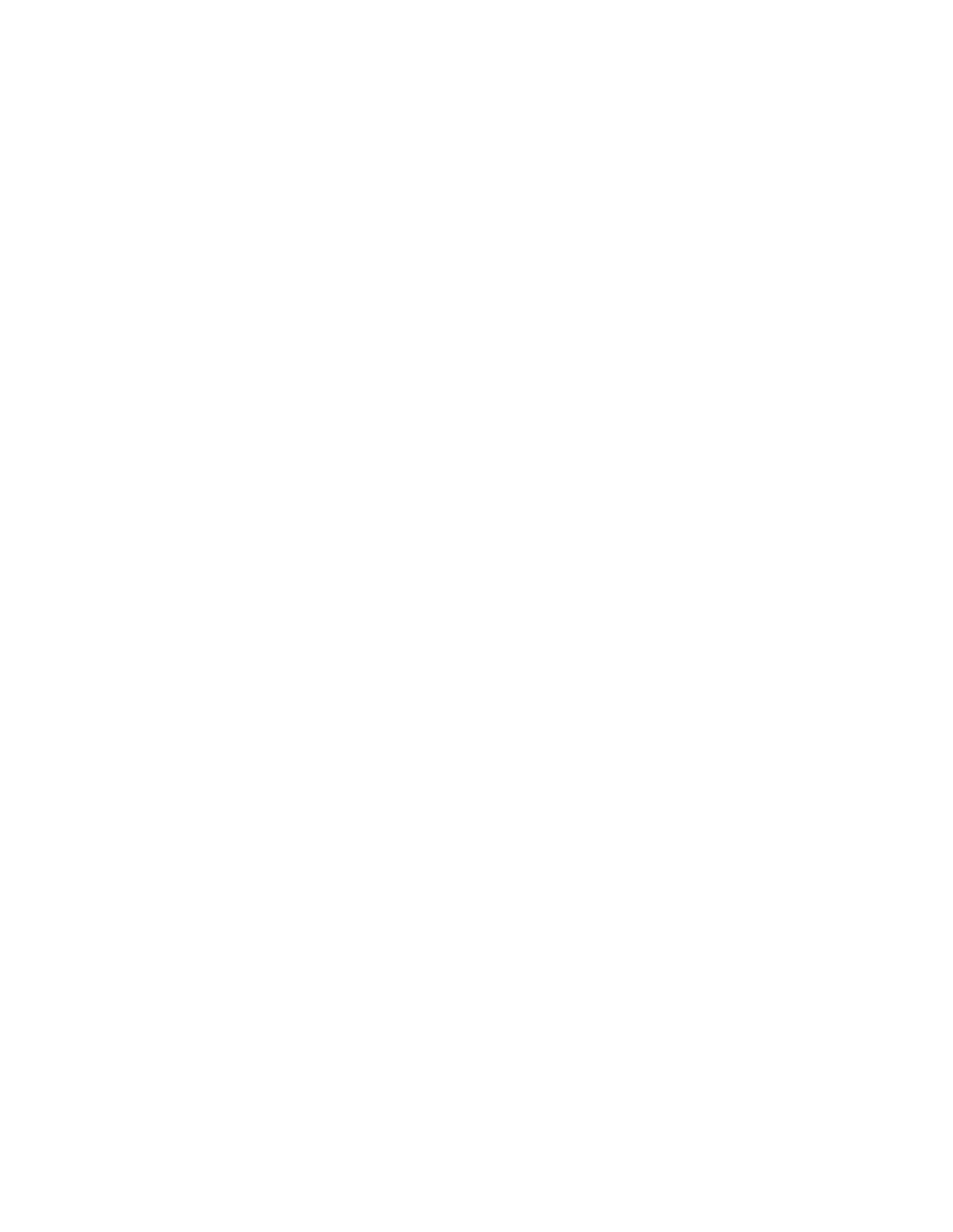|      |              | <b>Contents</b>                                                         |
|------|--------------|-------------------------------------------------------------------------|
| 1.00 |              |                                                                         |
|      | 1.10         | <b>Chartered Societies</b>                                              |
|      | 1.20         | <b>Charter Application</b>                                              |
|      | 1.30         | <b>Bylaws</b>                                                           |
|      | 1.40<br>1.50 | <b>Component Membership</b>                                             |
|      | 1.60         | Notice<br>Transfer of Membership                                        |
|      | 1.70         | Change in Address                                                       |
|      | 1.80         | Sections                                                                |
|      | 1.90         | <b>Inactive Components</b>                                              |
| 2.00 |              |                                                                         |
|      | 2.05         | Definition of APhysician@                                               |
|      | 2.10         | Required Membership                                                     |
|      | 2.20         | Active Membership                                                       |
|      |              | 2.201<br><b>Rights of Active Members</b>                                |
|      | 2.30         | <b>Associate Members</b>                                                |
|      |              | <b>Rights of Associate Members</b><br>2.301                             |
|      | 2.40         | <b>Affiliate Members</b><br>2.401<br><b>Rights of Affiliate Members</b> |
|      | 2.41         | Administrative Affiliate Members                                        |
|      |              | Rights of Administrative Affiliate Members<br>2.411                     |
|      | 2.45         | <b>Alliance Member</b>                                                  |
|      |              | 2.451<br><b>Rights of Alliance Members</b>                              |
|      | 2.50         | <b>Student Members</b>                                                  |
|      |              | <b>Rights of Student Members</b><br>2.501                               |
|      | 2.60         | <b>Emeritus Members</b>                                                 |
|      |              | 2.601<br><b>Rights of Emeritus Members</b>                              |
|      | 2.70         | Forty-Year Members<br><b>Rights of Forty-Year Members</b><br>2.701      |
|      | 2.80         | <b>Honorary Members</b>                                                 |
|      |              | 2.801<br><b>Rights of Honorary Members</b>                              |
|      | 2.90         | <b>Resident Members</b>                                                 |
|      |              | 2.901<br><b>Rights of Resident Members</b>                              |
| 3.00 |              | <b>Finance</b>                                                          |
|      | 3.10         | Dues                                                                    |
|      |              | 3.101<br><b>Annual Dues</b>                                             |
|      |              | 3.102<br>New Members                                                    |
|      |              | 3.103<br>New Members - Exceptions                                       |
|      |              | 3.104<br>Delinquency                                                    |
|      |              | 3.105<br>Physician's Defense<br>3.106<br>Waiver                         |
|      | 3.20         | Assessments                                                             |
|      | 3.30         | <b>Budget</b>                                                           |
|      | 3.40         | <b>Expenditure of Funds</b>                                             |
| 4.00 |              | 6                                                                       |
|      | 4.10         | Date and Place                                                          |
|      | 4.20         | Notice                                                                  |
|      | 4.30         | <b>Special Meetings</b>                                                 |
|      | 4.40         | Purpose                                                                 |
|      | 4.50         | Administration                                                          |
|      | 4.60<br>4.70 | Attendance<br><b>Active Members</b>                                     |
|      |              |                                                                         |
| 5.00 |              |                                                                         |
|      | 5.10<br>5.20 | Authority<br>Duties                                                     |
|      | 5.30         | Meetings                                                                |
|      |              | 5.301<br><b>Regular Meetings</b>                                        |
|      |              | 5.302<br><b>Special Meetings</b>                                        |
|      |              | 5.303<br>Notice                                                         |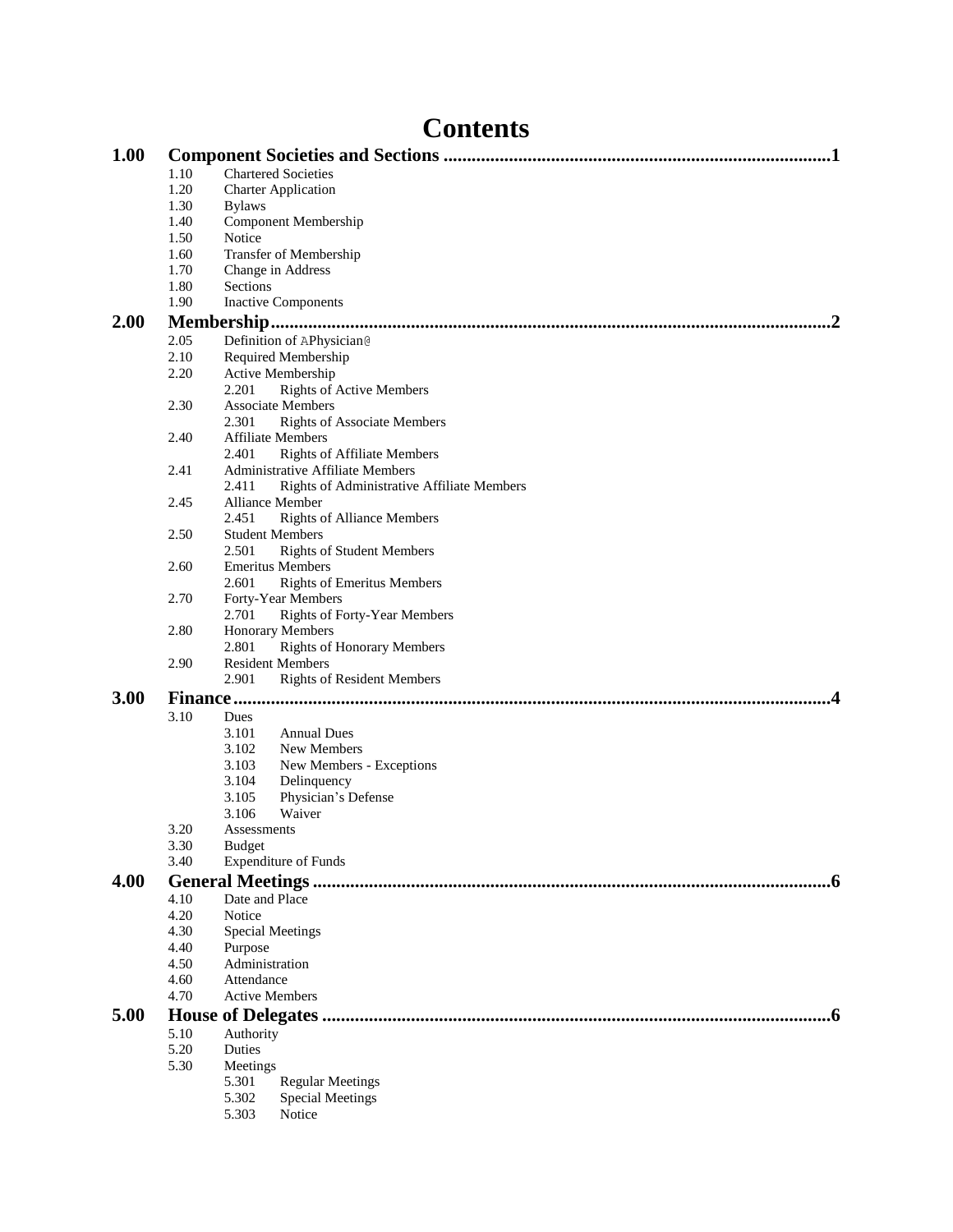|       | 5.40         | Resolutions                            |                                                                        |  |  |  |  |
|-------|--------------|----------------------------------------|------------------------------------------------------------------------|--|--|--|--|
|       | 5.50         | Membership                             |                                                                        |  |  |  |  |
|       |              | 5.501                                  | Delegates                                                              |  |  |  |  |
|       |              | 5.502                                  | <b>Alternate Delegates</b>                                             |  |  |  |  |
|       |              | 5.503                                  | Speaker and Vice Speaker                                               |  |  |  |  |
|       | 5.60         | Quorum                                 |                                                                        |  |  |  |  |
|       | 5.70         |                                        | Reference Committee(s)                                                 |  |  |  |  |
|       | 5.80         | Voting                                 |                                                                        |  |  |  |  |
|       |              | 5.801                                  | <b>First Ballot</b>                                                    |  |  |  |  |
|       |              | 5.802                                  | <b>Subsequent Ballots</b>                                              |  |  |  |  |
| 6.00  |              |                                        |                                                                        |  |  |  |  |
|       | 6.10         | General Officers                       |                                                                        |  |  |  |  |
|       | 6.20         |                                        | Duties of the Officers                                                 |  |  |  |  |
|       |              | 6.201                                  | Duties of the President                                                |  |  |  |  |
|       |              | 6.202                                  | Duties of the President-Elect                                          |  |  |  |  |
|       |              | 6.203                                  | Duties of the Secretary                                                |  |  |  |  |
|       |              | 6.204                                  | Duties of the Treasurer                                                |  |  |  |  |
|       |              | 6.205                                  | Duties of the Chief Executive Officer                                  |  |  |  |  |
| 7.00  |              |                                        | .10                                                                    |  |  |  |  |
|       | 7.10         | Authority                              |                                                                        |  |  |  |  |
|       | 7.20<br>7.30 |                                        | Duties and Privileges                                                  |  |  |  |  |
|       |              | Composition                            |                                                                        |  |  |  |  |
|       |              | 7.301                                  | Chair                                                                  |  |  |  |  |
|       |              | 7.302                                  | Vice Chair                                                             |  |  |  |  |
|       |              | 7.303                                  | Secretary and Treasurer                                                |  |  |  |  |
|       | 7.40         | Election                               |                                                                        |  |  |  |  |
|       | 7.50         | Term of Service                        |                                                                        |  |  |  |  |
|       | 7.60         | Tenure                                 |                                                                        |  |  |  |  |
|       | 7.70         | Meetings                               |                                                                        |  |  |  |  |
|       |              | 7.701                                  | <b>Regular Meetings</b>                                                |  |  |  |  |
|       |              | 7.702                                  | <b>Special Meetings</b>                                                |  |  |  |  |
|       |              | 7.703                                  | Notice                                                                 |  |  |  |  |
|       |              | 7.704                                  | Quorum                                                                 |  |  |  |  |
|       | 7.80         | Vacancies                              |                                                                        |  |  |  |  |
|       |              | 7.801                                  | Trustee-at-Large Trustee Vacancy                                       |  |  |  |  |
|       |              | 7.802                                  | Group Trustee Vacancy                                                  |  |  |  |  |
|       |              | 7.803                                  | All Other Trustee Vacancy                                              |  |  |  |  |
|       | 7.90         |                                        | Mandatory Leave of Absence                                             |  |  |  |  |
| 8.00  |              |                                        | <b>Election of Officers, Trustees and American Medical Association</b> |  |  |  |  |
|       |              |                                        | .14                                                                    |  |  |  |  |
|       |              |                                        |                                                                        |  |  |  |  |
|       | 8.10         |                                        | Offices to be filled by House of Delegates Election                    |  |  |  |  |
|       | 8.20         | <b>Nominations</b>                     |                                                                        |  |  |  |  |
|       | 8.30         | 8.301                                  | Election by the House of Delegates<br>President-elect                  |  |  |  |  |
|       |              | 8.302                                  |                                                                        |  |  |  |  |
|       |              |                                        | Election to Fill Vacancy                                               |  |  |  |  |
| 9.00  |              |                                        | .15                                                                    |  |  |  |  |
|       | 9.10         | General Policy                         |                                                                        |  |  |  |  |
|       | 9.20         | <b>Indemnification for Defense</b>     |                                                                        |  |  |  |  |
|       | 9.30         | Indemnification for Defense Exceptions |                                                                        |  |  |  |  |
|       | 9.40         |                                        | Indemnification in Advance of Disposition                              |  |  |  |  |
|       | 9.50         | Procedure                              |                                                                        |  |  |  |  |
| 10.00 |              |                                        |                                                                        |  |  |  |  |
|       | 10.10        | Composition                            |                                                                        |  |  |  |  |
|       | 10.20        | <b>Functions</b>                       |                                                                        |  |  |  |  |
|       |              | 10.201                                 | Council on Bylaws                                                      |  |  |  |  |
|       |              | 10.202                                 | Council on Medical Economics                                           |  |  |  |  |
|       |              | 10.203                                 | Council on Medical Policy                                              |  |  |  |  |
|       |              | 10.204                                 | Council on Operations                                                  |  |  |  |  |
|       |              | 10.205                                 | Council on Legislation                                                 |  |  |  |  |
|       |              | 10.206                                 | Council on Communications                                              |  |  |  |  |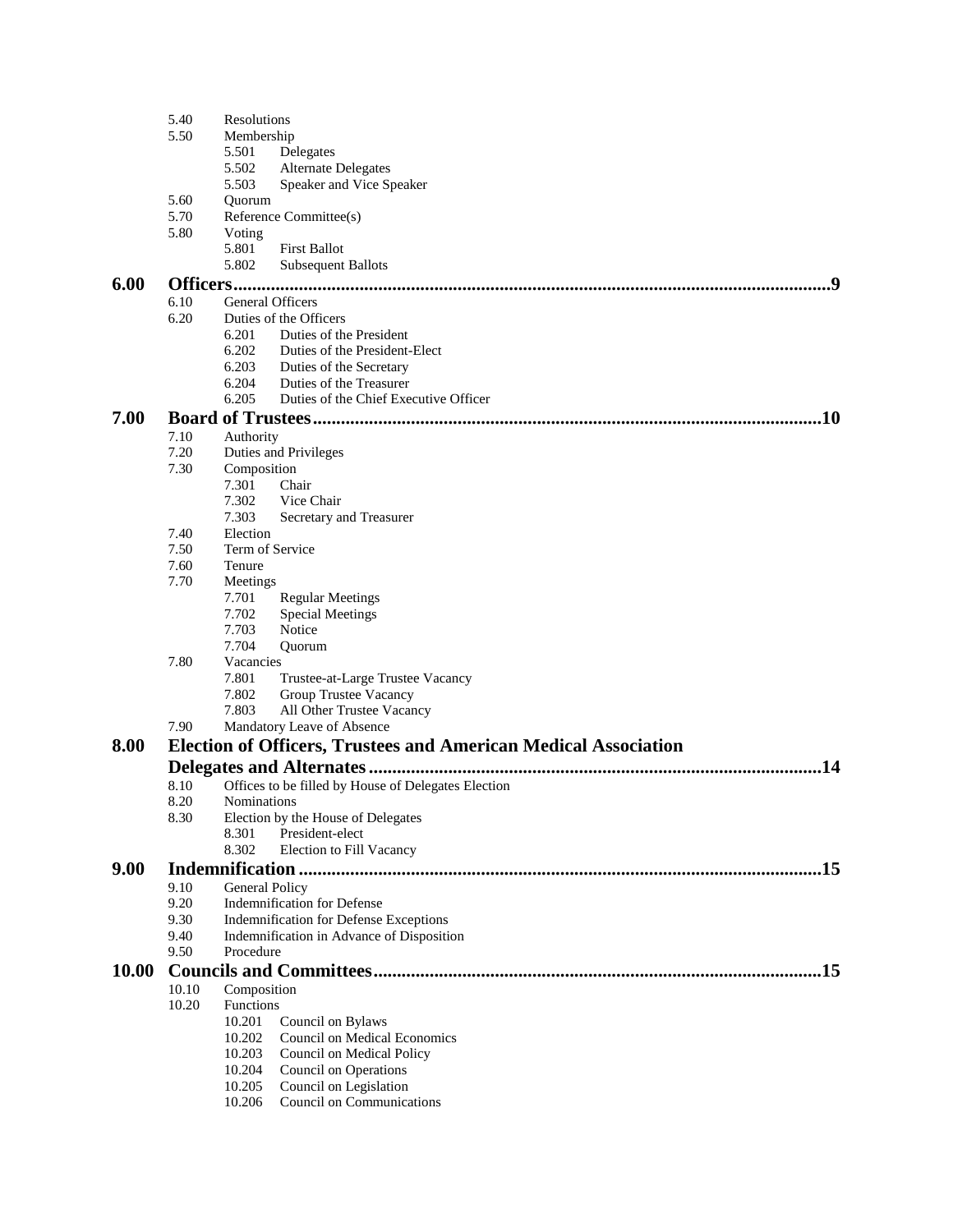|              | 10.30                               | <b>Special Committees</b>                              |  |  |  |
|--------------|-------------------------------------|--------------------------------------------------------|--|--|--|
|              |                                     | 10.301<br>Function                                     |  |  |  |
| <b>11.00</b> | .18                                 |                                                        |  |  |  |
|              | 11.10                               | Composition                                            |  |  |  |
|              | 11.20                               | Reporting                                              |  |  |  |
| 12.00        |                                     |                                                        |  |  |  |
|              | 12.10                               | Delegates and Alternates                               |  |  |  |
|              |                                     | Resident and Student Alternate Delegates<br>12.101     |  |  |  |
|              | 12.20                               | Term                                                   |  |  |  |
|              |                                     | 12.201<br>Replacement of AMA Delegate                  |  |  |  |
|              |                                     | 12.202<br>Replacement of AMA Alternate Delegate        |  |  |  |
|              | 12.30                               | Resolutions                                            |  |  |  |
|              | 12.40                               | <b>AMA</b> Delegation Chair                            |  |  |  |
|              |                                     | Attendance at the AMA Meetings<br>12.401               |  |  |  |
|              | 12.50                               | AMA Delegation Representative to the Board of Trustees |  |  |  |
| <b>13.00</b> |                                     |                                                        |  |  |  |
|              | 13.10                               | Procedure                                              |  |  |  |
|              | 13.20                               | Panel                                                  |  |  |  |
|              | 13.30                               | Medical Malpractice                                    |  |  |  |
| 14.00        | .20                                 |                                                        |  |  |  |
|              | 14.10                               | <b>Ethical Standards</b>                               |  |  |  |
|              | 14.20                               | Judicial Powers                                        |  |  |  |
|              | 14.30                               | Jurisdiction                                           |  |  |  |
|              | 14.40                               | Charges                                                |  |  |  |
|              |                                     | 14.401<br>Filing                                       |  |  |  |
|              |                                     | 14.402<br>Procedure                                    |  |  |  |
|              | 14.50                               | <b>Hearings</b>                                        |  |  |  |
|              |                                     | Representation<br>14.501                               |  |  |  |
|              |                                     | 14.502<br>Procedure                                    |  |  |  |
|              | 14.60<br>14.70                      | Penalties                                              |  |  |  |
|              | 14.80                               | Appeal                                                 |  |  |  |
|              | Maryland Board of Physicians Action |                                                        |  |  |  |
| 15.00        |                                     | .21                                                    |  |  |  |
|              | 15.10                               | Authority                                              |  |  |  |
|              | 15.20                               | Alternate Authority                                    |  |  |  |
| <b>16.00</b> |                                     | .21                                                    |  |  |  |
|              | 16.10                               | Adoption                                               |  |  |  |
| 17.00        | 22                                  |                                                        |  |  |  |
|              | 17.10                               | Adoption                                               |  |  |  |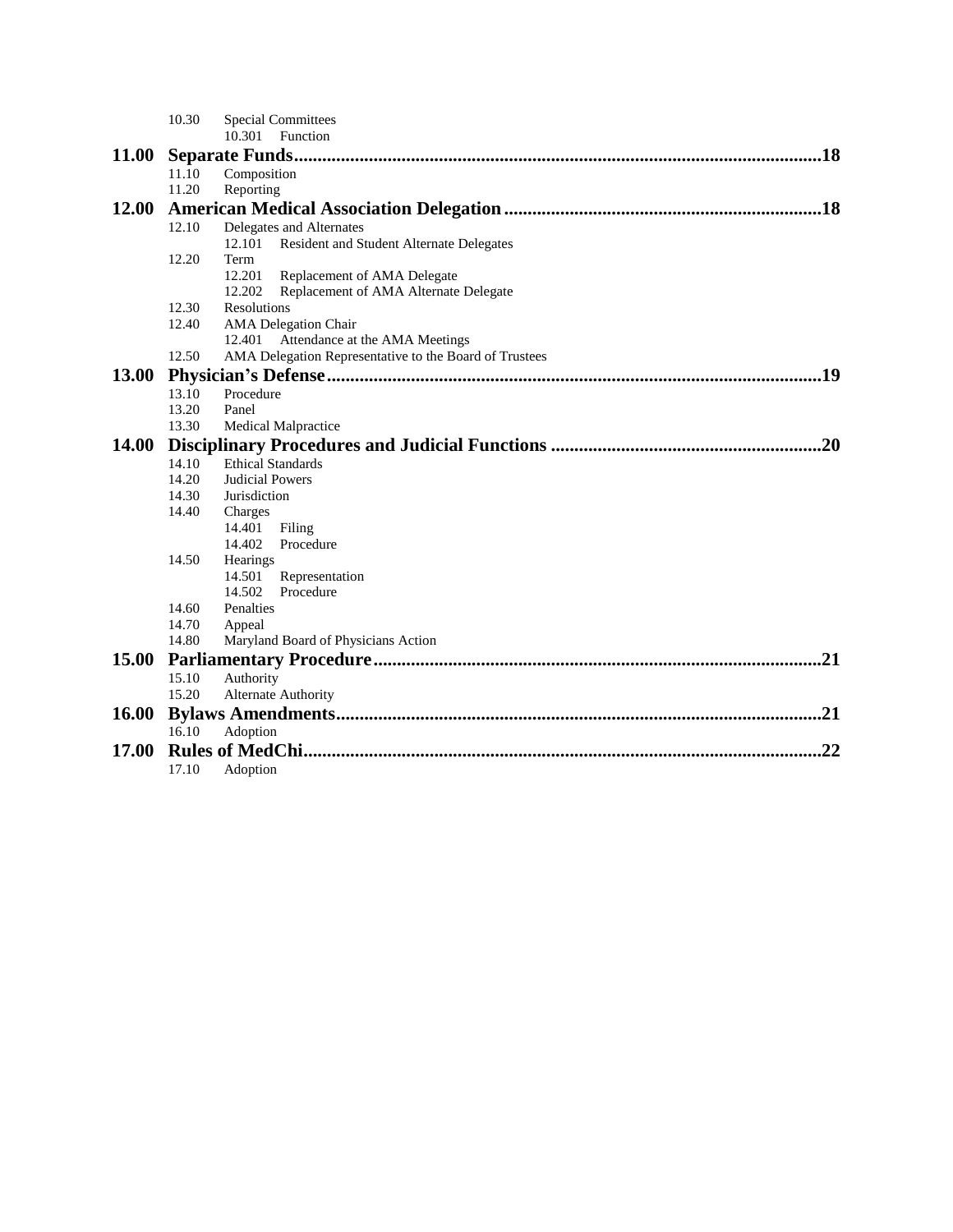# **Statement of Mission**

The mission of MedChi, the Maryland State Medical Society, is to serve as Maryland's foremost advocate and resource for physicians, their patients and the public health.

Adopted by House of Delegates May 2, 1998

# **Statement of Vision**

MedChi shall work to:

- promote medical science and knowledge,
- enhance the physician-patient relationship,
- achieve the highest standards for medical education and medical ethics,
- promote physician collegiality, and
- secure universal access to health care.

Adopted by House of Delegates July 11, 1998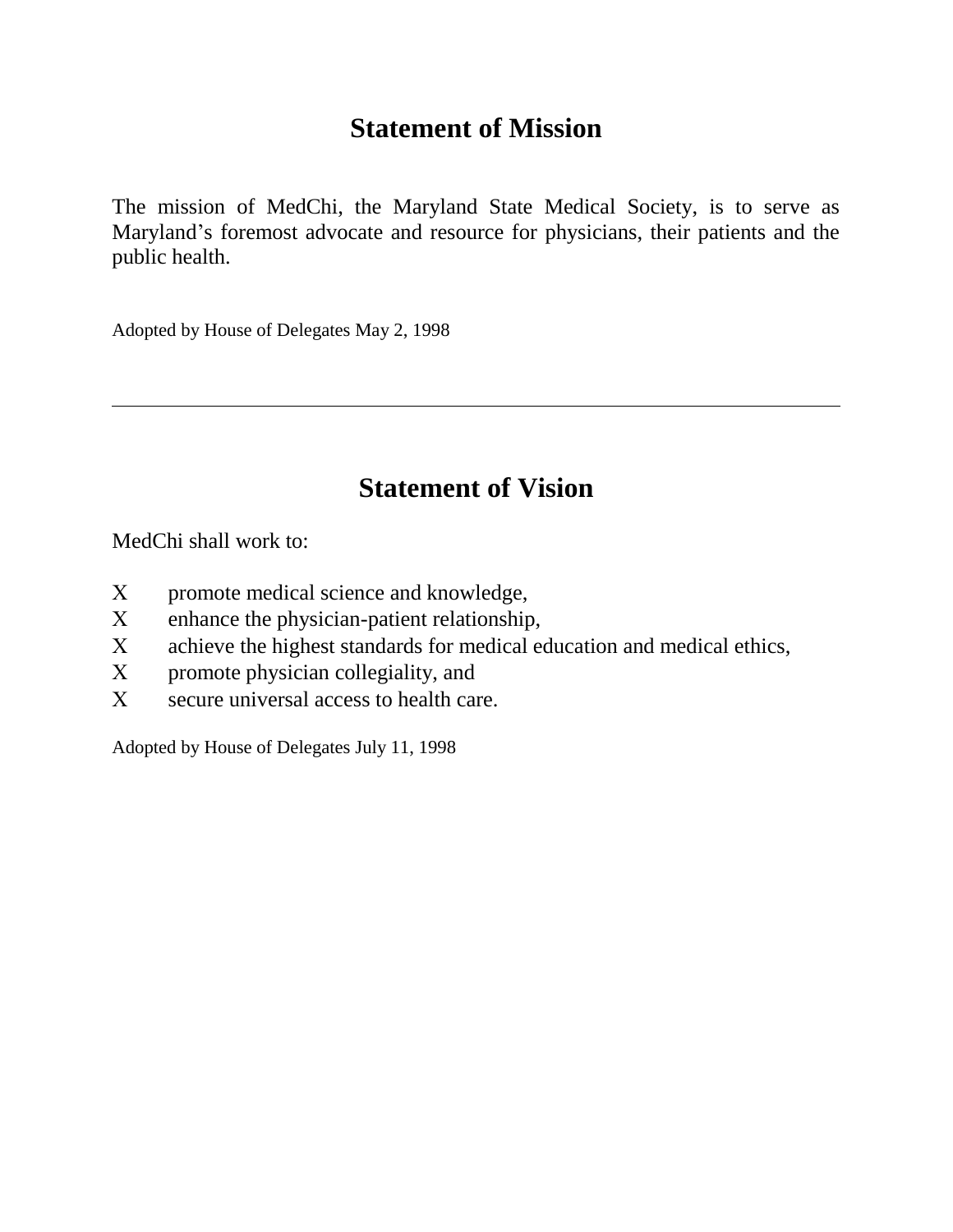# **BYLAWS OF THE MEDICAL AND CHIRURGICAL FACULTY OF MARYLAND**

#### **1.00 COMPONENT SOCIETIES AND SECTIONS**

- **1.10 Chartered Societies.** The component societies of the Medical and Chirurgical Faculty of Maryland (trading as MedChi, the Maryland State Medical Society) are those chartered pursuant to written application**.**
- **1.20 Charter Application.** Application for a charter by a medical society shall be made in writing to the House of Delegates, which shall initiate such investigation as it deems necessary to determine that the applicant has complied with the requirements of MedChi. A charter signed by the president and secretary of MedChi shall be issued upon a majority vote of the House of Delegates.
- **1.30 Bylaws.** Each component shall write its own bylaws, provided they do not conflict with the requirements of MedChi.
- **1.40 Component Membership.** Component societies shall be judges of the qualifications of their own members, provided they consider applications from every legally-registered physician who resides or practices within their geographical area. Physicians include both doctors of medicine and doctors of osteopathy, and both shall be considered equally.
- **1.50 Notice.** On or before January 31 of each year, each component society shall forward to the chief executive officer of MedChi a list of the component society officers and members, and if the component has during the preceding year achieved membership of 300, a statement to that effect.
- **1.60 Transfer of Membership.** The components shall transfer membership without cost to another component upon request by a member in good standing, such transfer to be effective upon acceptance of the member by the new component.
- **1.70 Change in Address.** A member who moves into another component's geographic area may elect not to transfer membership.
- **1.80 Sections.** There shall be five separate sections: one composed entirely of active members who are on the resident staff of hospitals and those holding fellowships; another composed entirely of medical students; one made up of members of MedChi who are International Medical Graduates; one made up of members of MedChi who are physicians forty years of age or younger and not eligible for membership in the Resident Section to be known as the Early Career Physician Section; one made up of active members of MedChi, each of whom has been selected as the representative of a MedChi-approved medical specialty society. MedChi-approved medical specialty societies shall be those recognized by the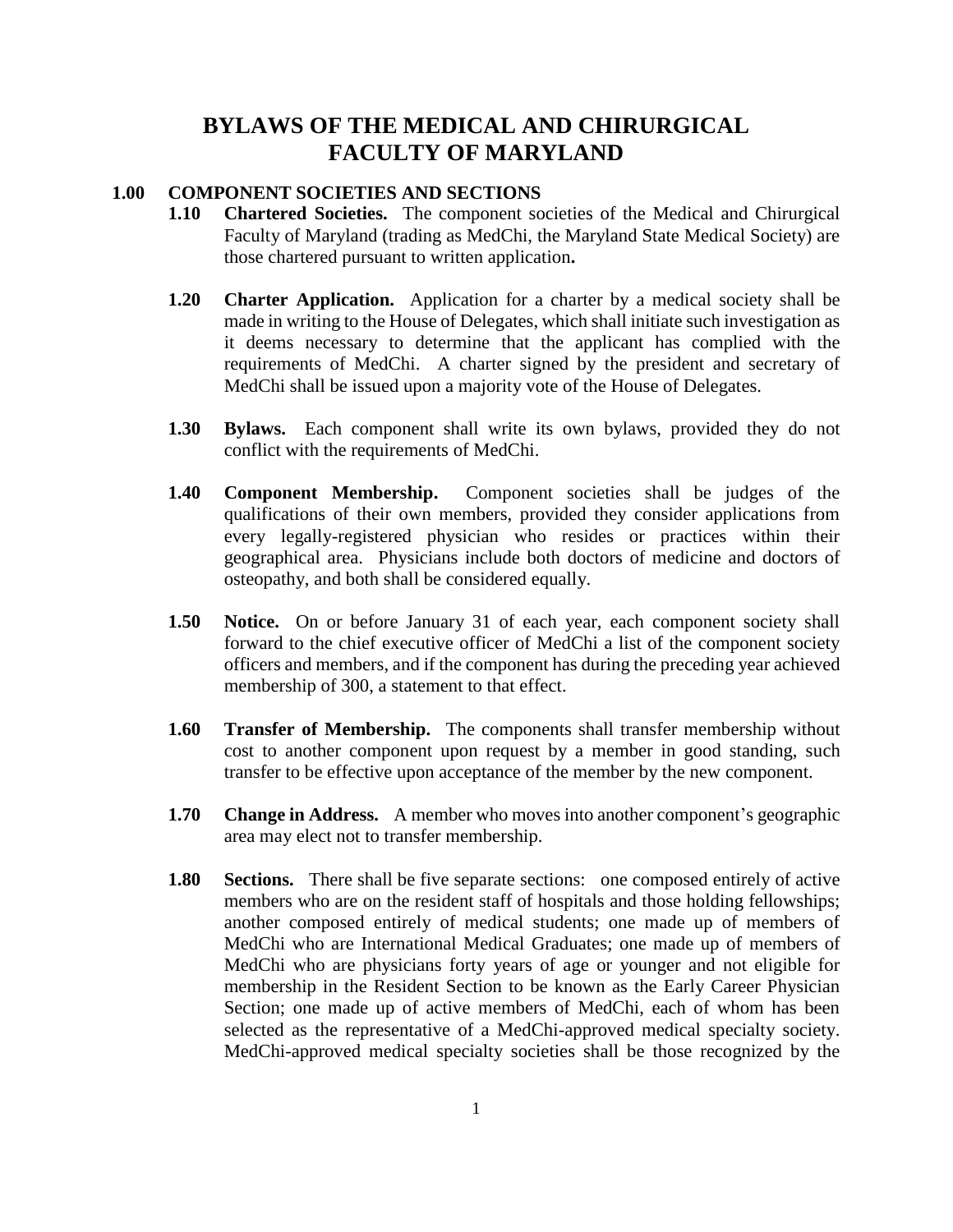American Board of Medical Specialties or their corresponding national medical specialty societies and one made up of Alliance members of MedChi.

**1.90 Inactive Components.** All component societies are expected to hold regular meetings and at least biennial (every 2 years) elections.

### **2.00 MEMBERSHIP**

- **2.05 Definition of APhysician.@** Wherever the word Aphysician@ is used in these Bylaws, it means a person who possesses the United States degree of Doctor of Medicine (M.D.) or Doctor of Osteopathic Medicine (D.O.) or an international equivalent that is recognized by the State of Maryland as qualifying for medical licensure purposes, unless the context clearly requires otherwise.
- **2.10 Required Membership.** Membership in a component society or resident or student section is required for membership in MedChi except affiliate and Alliance members.
- **2.20 Active Membership.** Active members shall be those physicians who are in good standing in their component societies and living in, legally practicing medicine in, or licensed to practice medicine in Maryland, and include all members not required to hold another form of membership in MedChi.
	- **2.201 Rights of Active Members.** The rights of active members shall be as follows:
		- a. Eligibility to attend and participate in general meetings;
		- b. Eligibility to serve in the House of Delegates;
		- c. Eligibility to serve on the Board of Trustees;
		- d. Eligibility to hold office in MedChi;
		- e. Eligibility to serve as a delegate or alternate to the American Medical Association (AMA);
		- f. Eligibility to use the MedChi building and meeting rooms;
		- g. Eligibility to serve on MedChi Councils and Committees (with certain limitations as provided in the Rules of MedChi);
		- h. Eligibility to utilize Physician's Defense (as hereinafter defined); and
		- i. Eligibility to enjoy all other rights accruing to members as set forth in the parliamentary authority.
- **2.30 Associate Members.** Associate members shall be those physicians who practice medicine less than 1,000 hours per year and are living or working in Maryland; and commissioned medical officers in the armed forces, U.S. Public Heath Service and the Department of Veterans Affairs. All of the foregoing may elect to become active members if the component society approves and the member pays active dues and assessments.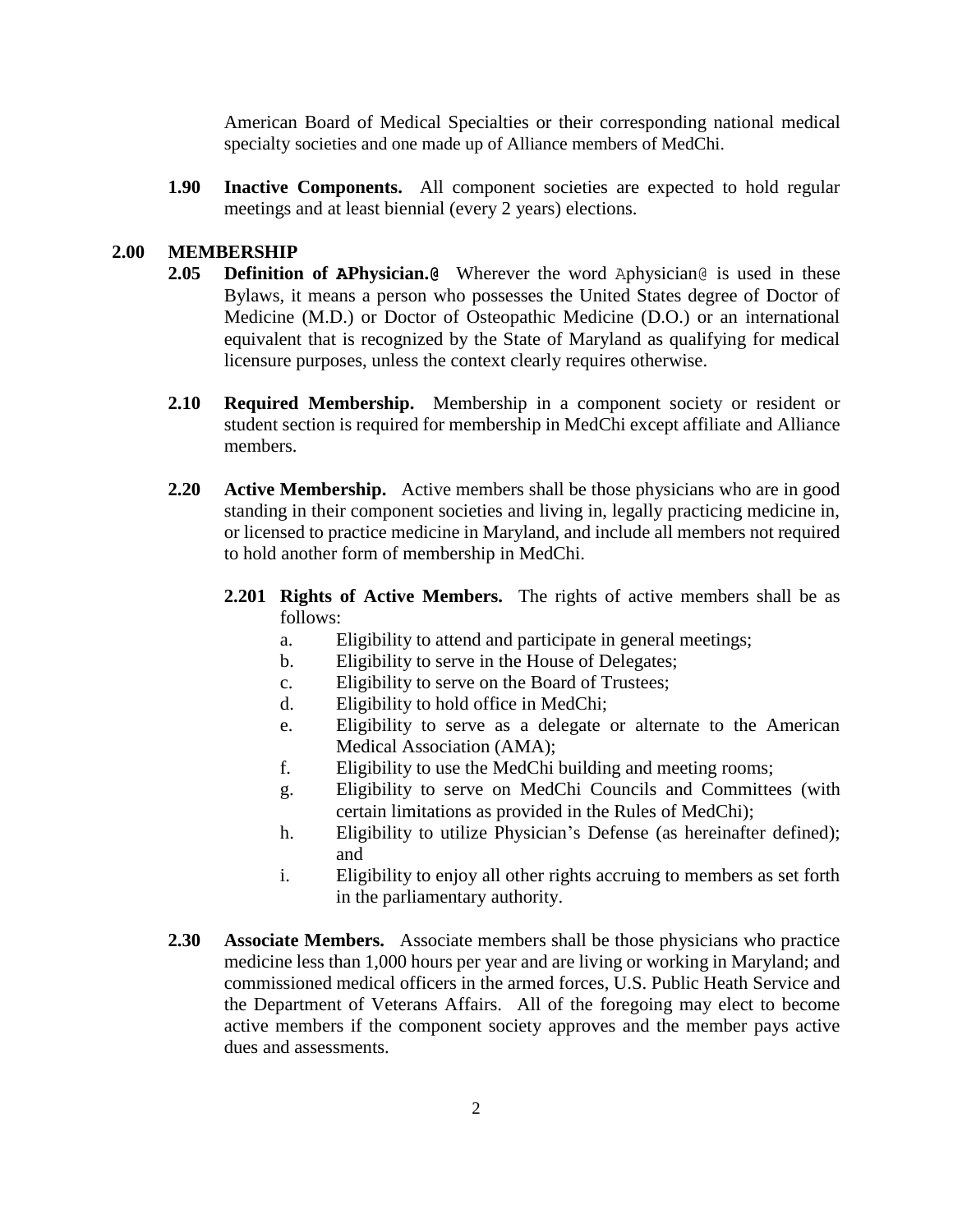- **2.301 Rights of Associate Members.** The rights of associate members shall be as follows:
	- a. Eligibility to attend and participate in general meetings;
	- b. Eligibility to use the MedChi building and meeting rooms;
	- c. Eligibility to serve on MedChi councils and committees (with certain limitations as provided in the Rules of MedChi); and
	- d. Eligibility to utilize Physician's Defense (as hereinafter defined).
- **2.40 Affiliate Members.** Affiliate members shall be those physicians who are active in another constituent association of the American Medical Association (AMA) and licensed to practice medicine in Maryland; former members who have moved out of the state; members of the Maryland State Dental Association in the full-time private practice of dentistry; and persons who hold academic degrees equivalent to the degree Doctor of Medicine or Doctor of Osteopathy devoting full time to the study and teaching of the medical sciences, the determination that the degree is equivalent being made in each case by the component society.
	- **2.401 Rights of Affiliate Members.** Affiliate members shall have the same rights as associate members, except that of Physician's Defense.
- **2.41 Administrative Affiliate Members.** Administrative Affiliate Members shall be a Practice Administrator, Office Manager, or Billing Manager employed by a member physician in solo practice or by a group of physicians in which at least one of the physicians is an Active member of MedChi. If there are no existing Active physician members of MedChi in the practice, then the Administrative Member may be allowed to join but at the Active Member first year in practice dues amount, until such time that one physician in the practice joins as an Active Member, and then, at the beginning of the next membership year, the Administrative Affiliate Member's dues will revert to the same for any Administrative Affiliate Member.
	- **2.411 Rights of Administrative Affiliate Members.** Administrative Affiliate Members shall have the same rights as affiliate members.
- **2.45 Alliance Members.** Alliance members shall be those spouses, widows, widowers in good standing (provided they have not remarried outside the medical profession) of physicians who hold or held membership in MedChi.
	- **2.451 Rights of Alliance Members.** Alliance members shall have the same rights as Affiliate members.
- **2.50 Student Members.** Student members shall be those members enrolled full time in an accredited medical school who are either domiciled in or attending school in Maryland.
	- **2.501 Rights of Student Members.** The rights of student members shall be the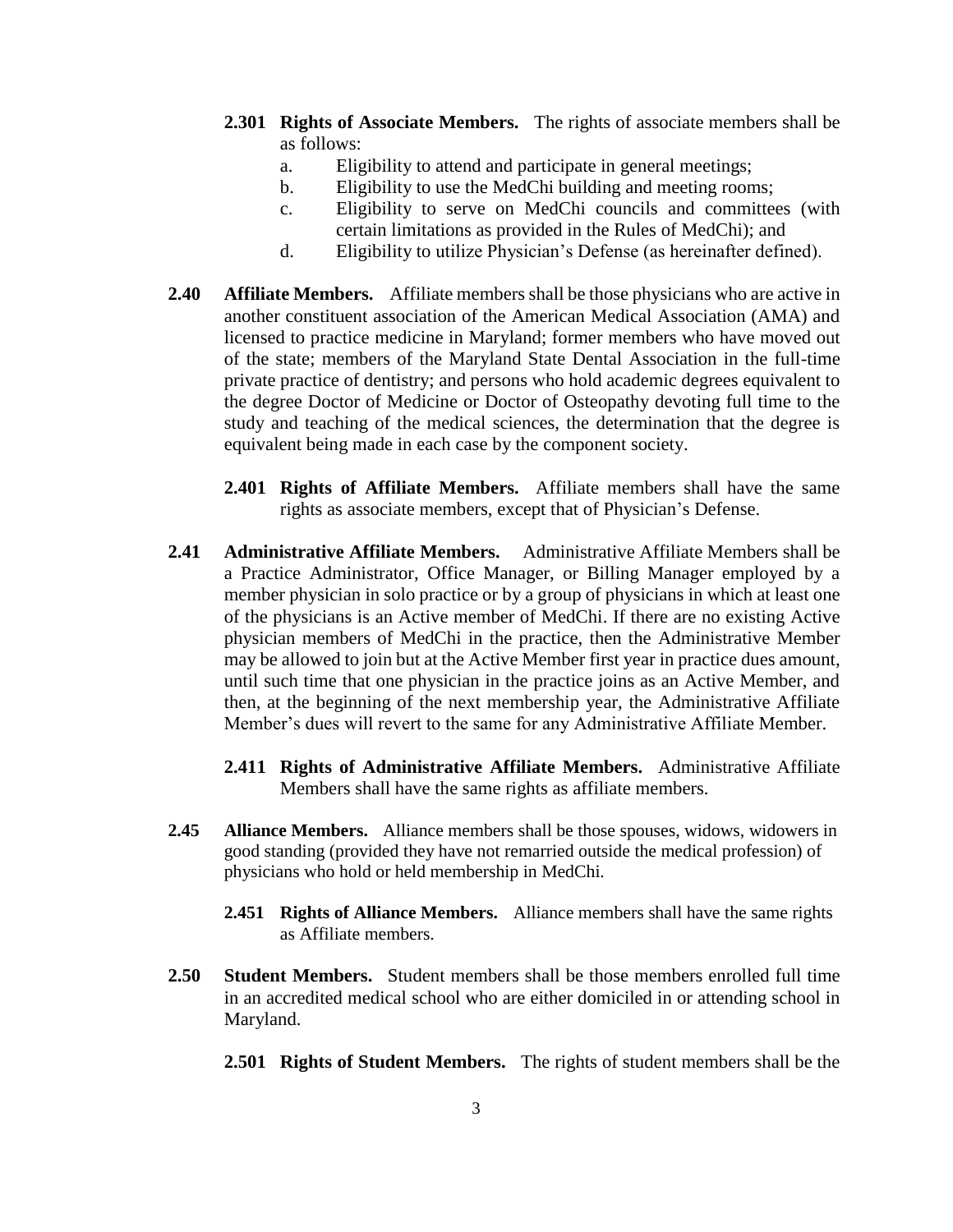same as affiliate members, except for certain limitations in the roles they may play as members of MedChi councils and committees as described in the Rules of MedChi. Student members are eligible to serve in the House of Delegates and on the Board of Trustees as set forth at 7.30 (j).

- **2.60 Emeritus Members.** Emeritus members shall be those physicians who are substantially retired and who upon motion of the Board of Trustees or a component society shall be so designated by vote of the House of Delegates.
	- **2.601 Rights of Emeritus Members.** Emeritus members shall have the rights accruing to associate members and shall not be required to pay dues but may be assessed a reasonable fee for services received; provided that the right of Physician's Defense shall be available only with respect to alleged incidents of malpractice which occurred during their tenure as active members.
- **2.70 Forty-Year Members.** Forty-year members shall be those physicians who are in good standing who have been active members continuously for forty years or more.
	- **2.701 Rights of Forty-Year Members.** Forty-year members shall have the rights accruing to active members and shall not be required to pay dues but may be assessed a reasonable fee for services received. Members who achieve this status prior to moving from Maryland may continue as forty-year members after moving from the state.
- **2.80 Honorary Members.** Honorary members shall be those physicians who, upon recommendation of the Board of Trustees, shall be so designated by two-thirds vote of the House of Delegates.
	- **2.801 Rights of Honorary Members.** Honorary members shall have the same rights as associate members; provided that if they are active or forty-year members when appointed, they shall continue to have the same rights as before the appointment. Honorary members shall not be required to pay dues.
- **2.90 Resident Members.** Resident members shall be those physicians who are on the resident staff of Maryland hospitals and those holding fellowships in Maryland.
	- **2.901 Rights of Resident Members.** Resident members shall be entitled to the same rights as active members except for the following: they are not eligible to serve on the Board of Trustees or to hold office in MedChi, except as set forth at 7.30 (k).

**3.00 FINANCE 3.10 Dues**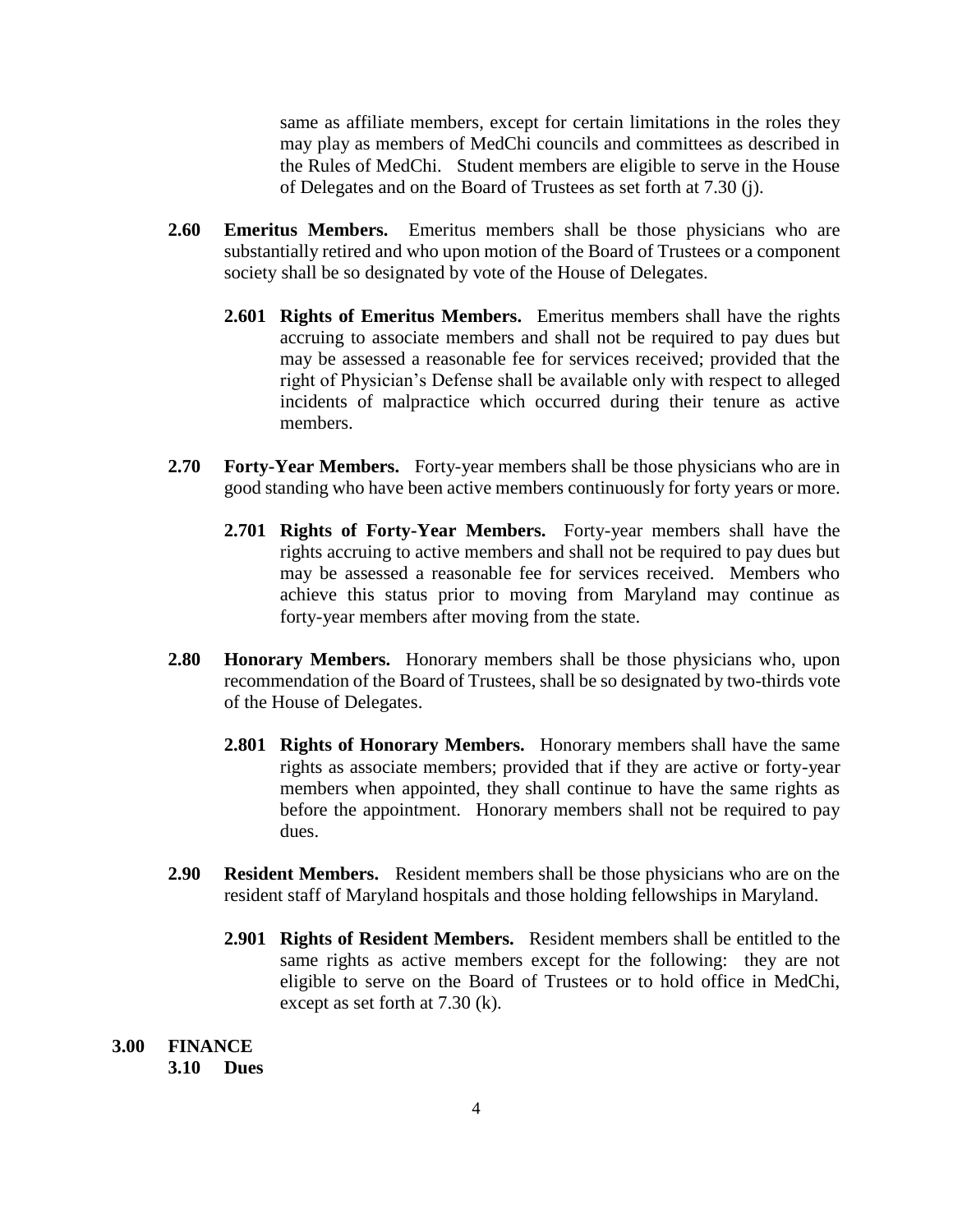- **3.101 Annual Dues.** Annual dues, including dues for members who join through a group, shall be set by the Board of Trustees and approved by the House of Delegates. Notice of any change in dues shall be sent to the House of Delegates with the call to session at which it is to be considered.
- **3.102 New Members.** Within 30 days of admission of a new member or transfer of a membership from one component society to another, the component receiving the new member shall send to MedChi such information as shall be requested by MedChi.
- **3.103 New Members - Exceptions.** On admission to a component society after October 1 of any year, dues of the new member shall be applied to the following fiscal year. On admission after July 1, but before October 1 of any year, dues payable by the new member shall be one-half of the annual dues amount.
- **3.104 Delinquency.** If a member shall fail to pay annual dues by April 1 of the membership year, the member shall forfeit all membership rights in MedChi, and may be reinstated only after all arrearages have been paid.
- **3.105 Physician's Defense.** If the full amount of dues owed by a member has not been paid by January 31 in a year in which an incident of malpractice is alleged to have occurred, the right of Physician's Defense shall not be available with respect to such incident. A new member shall be entitled to Physician's Defense with respect to events occurring on and after their admission date, subject to payment of dues.
- **3.106 Waiver.** On request of a component society, the Board of Trustees may reduce or forgive a member's dues and assessments for reasons of illness, financial hardship, or temporary service in the armed forces or the U.S. Public Health Service. All requests must be submitted to the Board in writing, stating the specific reason for the request. Except under special circumstances, a dues waiver may not be granted to a physician for more than three (3) consecutive years.
- **3.20 Assessments.** The House of Delegates may impose an assessment to be paid in addition to annual dues; provided that notice of a proposal to impose an assessment shall be sent to all delegates at least 30 days before the session at which action is taken, and no amendment shall be in order which would have the effect of increasing the amount of the assessment above that for which notice was given. Failure to pay an assessment when due shall be treated as a failure to pay dues.
- **3.30 Budget.** An annual budget will be developed by the treasurer, with assistance from the appropriate staff, and will be reviewed with recommendations by the Finance Committee, approved by the Board of Trustees, and ratified, with power of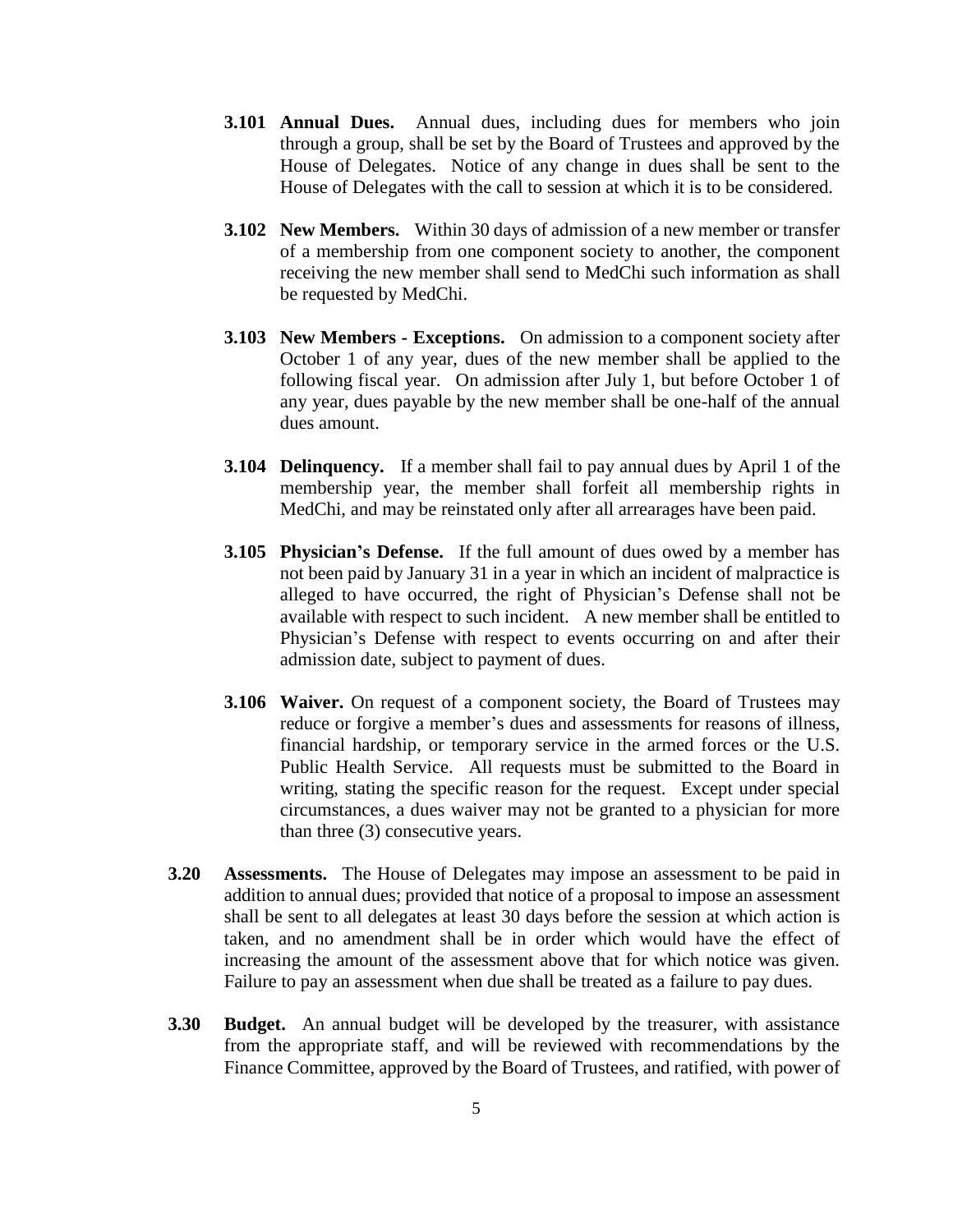amendment, by the House of Delegates. The budget shall be sent to the House of Delegates with the call to session at which it is to be considered.

**3.40 Expenditure of Funds.** When approved by the House of Delegates, the budget shall act as the treasurer's authority to spend funds as described therein for the purposes set forth. No other expenditures shall be made, except the treasurer or the Board of Trustees may authorize the expenditure of funds as provided in the Faculty's Accounting Policies And Procedures Manual, and the Budget Deviation Policy as approved by the Board of Trustees and the House of Delegates. Budget deviations over \$10,000 must be reported to the House of Delegates at its next meeting. Resolutions approved by the House of Delegates with fiscal implications will be reviewed by the Finance Committee, prior to implementation, for any impact on the approved budget. If there is a significant negative impact on the budget, a recommendation for or against implementation must be submitted to the next meeting of the House of Delegates for action.

# **4.00 GENERAL MEETINGS**

- **4.10 Date and Place.** A general meeting of the entire membership shall be held at least once a year, the date and place to be fixed by the Board of Trustees.
- **4.20 Notice.** Notice of general meetings shall be sent to all members at least 60 days in advance of the meeting.
- **4.30 Special Meetings.** Special general meetings may be called by the Board of Trustees or by 250 members on fifteen working days notice.
- **4.40 Purpose.** General meetings shall be primarily for the presentation of the scientific program and the delivery of the president's address if he/she desires to make one.
- **4.50 Administration.** The president or the president-elect shall preside over general meetings.
- **4.60 Attendance.** General meetings shall be open to all members and registered guests.
- **4.70 Active Members.** Active members at general meetings may:
	- a. Refer any item of concern to the House; and/or
	- b. Recommend to the House the appointment of a committee for investigation of matters of special interest and importance to the profession and public.

## **5.00 HOUSE OF DELEGATES**

**5.10 Authority.** There shall be a House of Delegates (House) which shall be the legislative body of MedChi, having final power and authority over the affairs and policy of MedChi, except as otherwise provided in these Bylaws.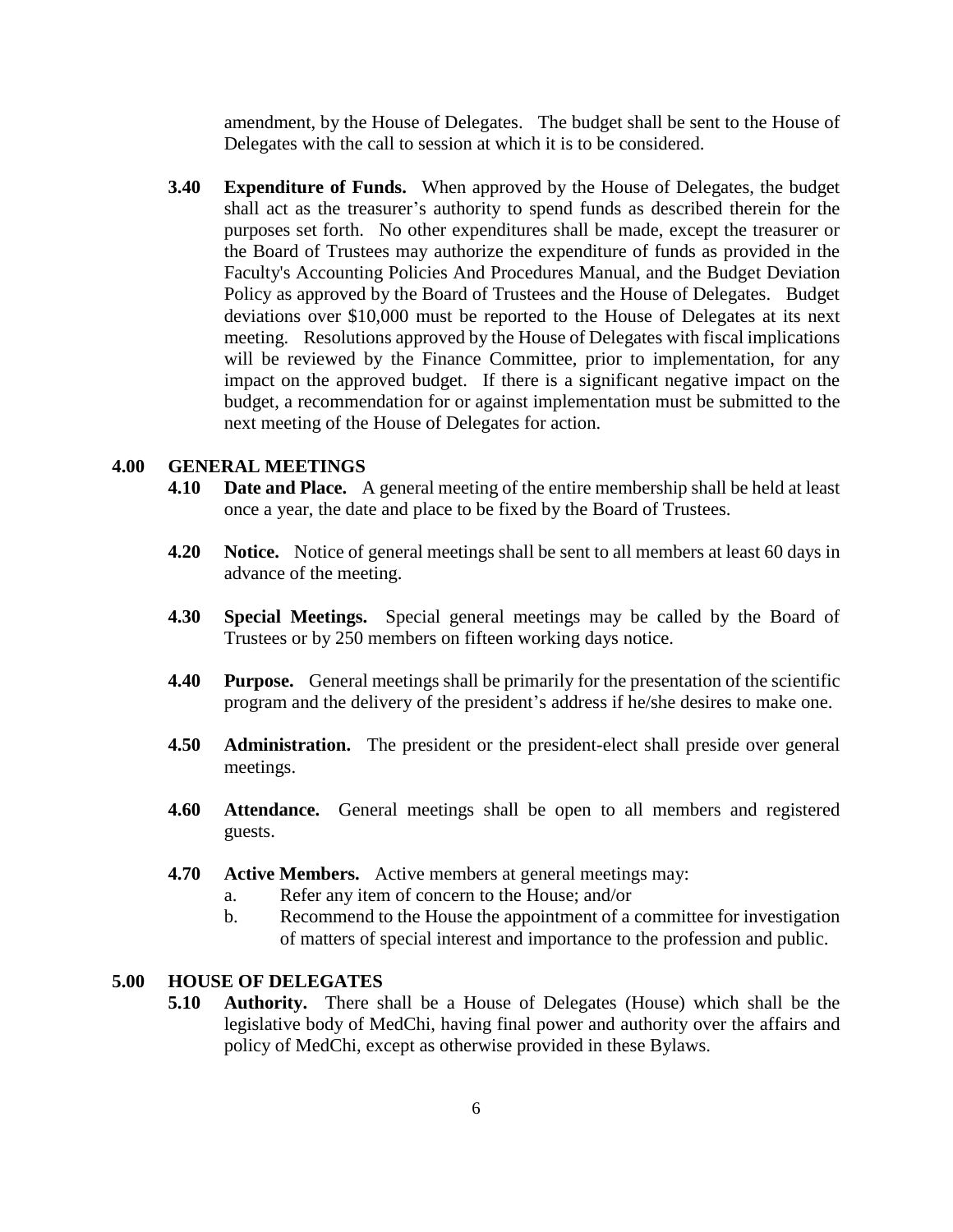- **5.20 Duties.** The House shall have the following duties:
	- a. To give diligent attention to and foster the mission and work of MedChi;
	- b. To make careful inquiry into the condition of the profession in the state and to work to the benefit of component societies and sections;
	- c. To elect the president-elect, other members of the Board of Trustees, AMA delegates and alternates, and its own speaker and vice speaker;
	- d. To submit to a referendum any question pending before it upon a two-thirds vote of the House, such referendum to be carried out within 60 days by submitting the question to the entire active membership for decision by mailed secret ballot. A majority of the votes cast shall decide the question;
	- e. To establish rules to govern the conduct of the business of the House; and
	- f. To ratify the budget of MedChi; to approve membership dues and impose additional assessments as needed.

## **5.30 Meetings.**

- **5.301 Regular Meetings.** Regular meetings of the House shall be held at least two times a year.
- **5.302 Special Meetings.** Special meetings may be called by the president of MedChi, the speaker of the House, or upon written request of fifty delegates.
- **5.303 Notice.** The call for regular meetings of the House shall be sent to all delegates at least 30 days in advance with a tentative agenda. The call for special meetings of the House shall be sent to all delegates at least ten days in advance and shall state the purpose of the meeting.
- **5.40 Resolutions.** Resolutions which will be presented to the House for action shall be filed with the chief executive officer according to the Rules of MedChi and sent to all delegates with the notice of meeting, provided that by a two-thirds vote the House may agree to consider any resolution without prior notice. No resolution shall be accepted by the chief executive officer which is not sponsored by: five members; a component society; a Specialty Society approved as provided in Section 1.80; a section; a council; or a committee of MedChi.
- **5.50 Membership.** The members of the House shall consist of:
	- a. One delegate from each component society and an additional delegate for every 50 members and fraction thereof from each component society;
	- b. One delegate from the section composed exclusively of student members, one additional delegate when the membership exceeds 500 members, and one additional delegate for each 250 members after that; and one delegate from the section composed entirely of active members who are on the resident staff of hospitals or hold fellowships and one additional delegate when the membership exceeds 500 members, and one additional delegate for each 250 members after that;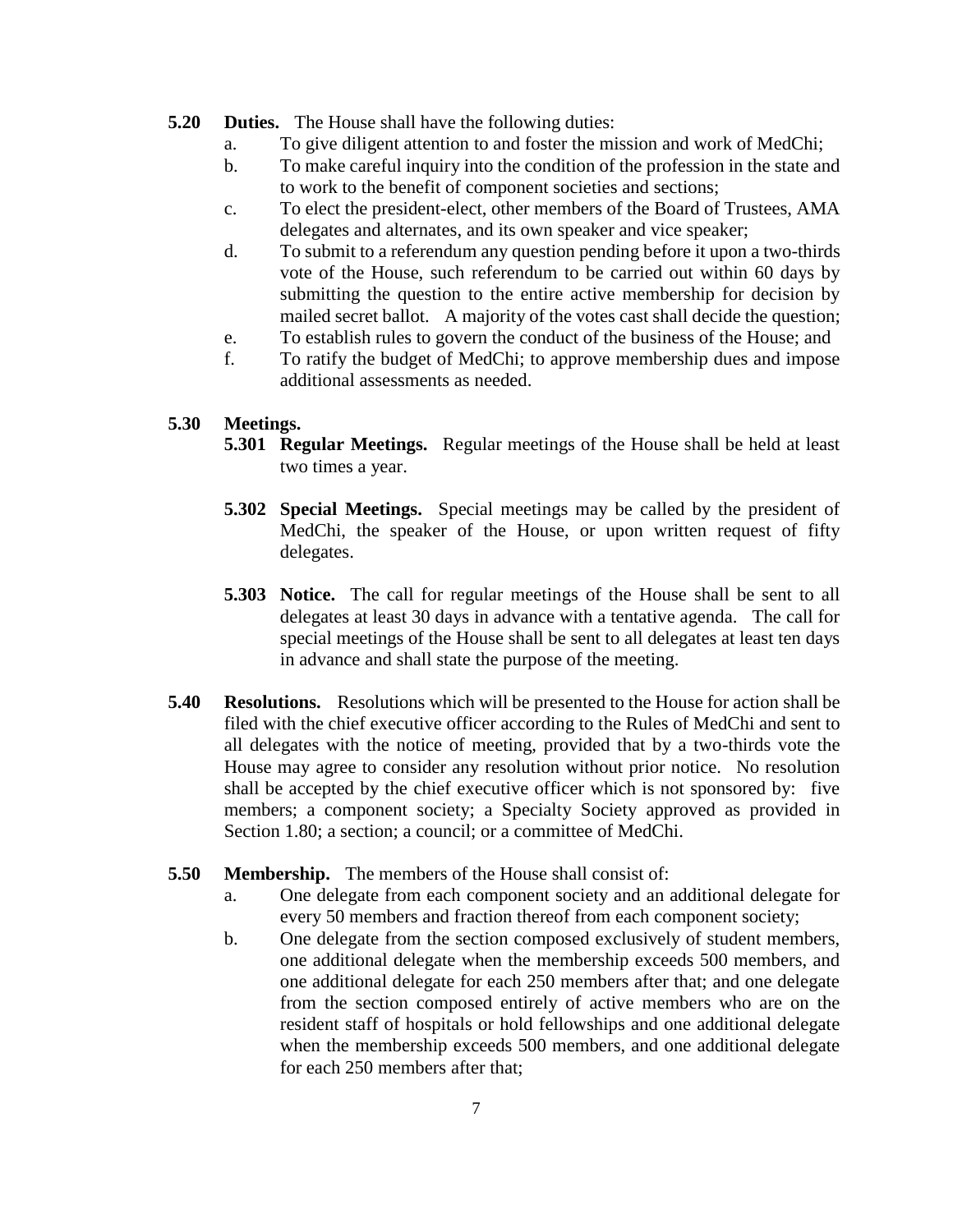- c. One delegate (who is an active MedChi member) from each MedChi-approved specialty society with a membership of at least 50, whose membership includes 50 percent or more members who are also members of MedChi; or, any such society whose membership includes more than 100 MedChi members shall be entitled to a delegate. No specialty society shall be entitled to more than one delegate. Representatives from specialty societies shall not exceed 25 delegates in number;
- d. One delegate (who is an active MedChi member) from the Early Career Physicians Section;
- e. One delegate (who is an active MedChi member) from the International Medical Graduate Section;
- f. AMA delegates (except the AMA representative on the Board of Trustees serves without vote);
- g. One delegate from the Maryland component of the National Medical Association;
- h. Members of the Board of Trustees (without vote);
- i. All past presidents (without vote); and
- j. One alternate delegate for each voting member.
- **5.501 Delegates.** The number of delegates to which a component society shall be entitled shall be determined by the number of its active members and forty-year members in good standing on December 31 of each year. The secretary of each component society and section shall provide to the chief executive officer of MedChi a current list of its delegates and alternates at least 30 days before each meeting, with the option of amending that list until the tenth work day prior to the opening session of that meeting. For any meeting of the House of Delegates that occurs within 30 days after December 31, the number of delegates to which a component society is entitled at such meeting shall be determined by the number of active and forty-year members in good standing used to determine the number.
- **5.502 Alternate Delegates.** Each component society or section may elect alternate delegates who shall take no part in the meetings except when sitting for delegates.
- **5.503 Speaker and Vice Speaker.** There shall be a speaker and a vice speaker of the House of Delegates who shall be nominated under the provisions of Article 8.00 of these bylaws and elected from the membership of the House at each fall meeting. Any member may serve as speaker or vice speaker for a maximum of three consecutive terms in each position. The speaker, or in his or her absence the vice speaker, shall preside over all meetings of the House, and as presiding officer, shall have the same right, regarding voting, as every other delegate.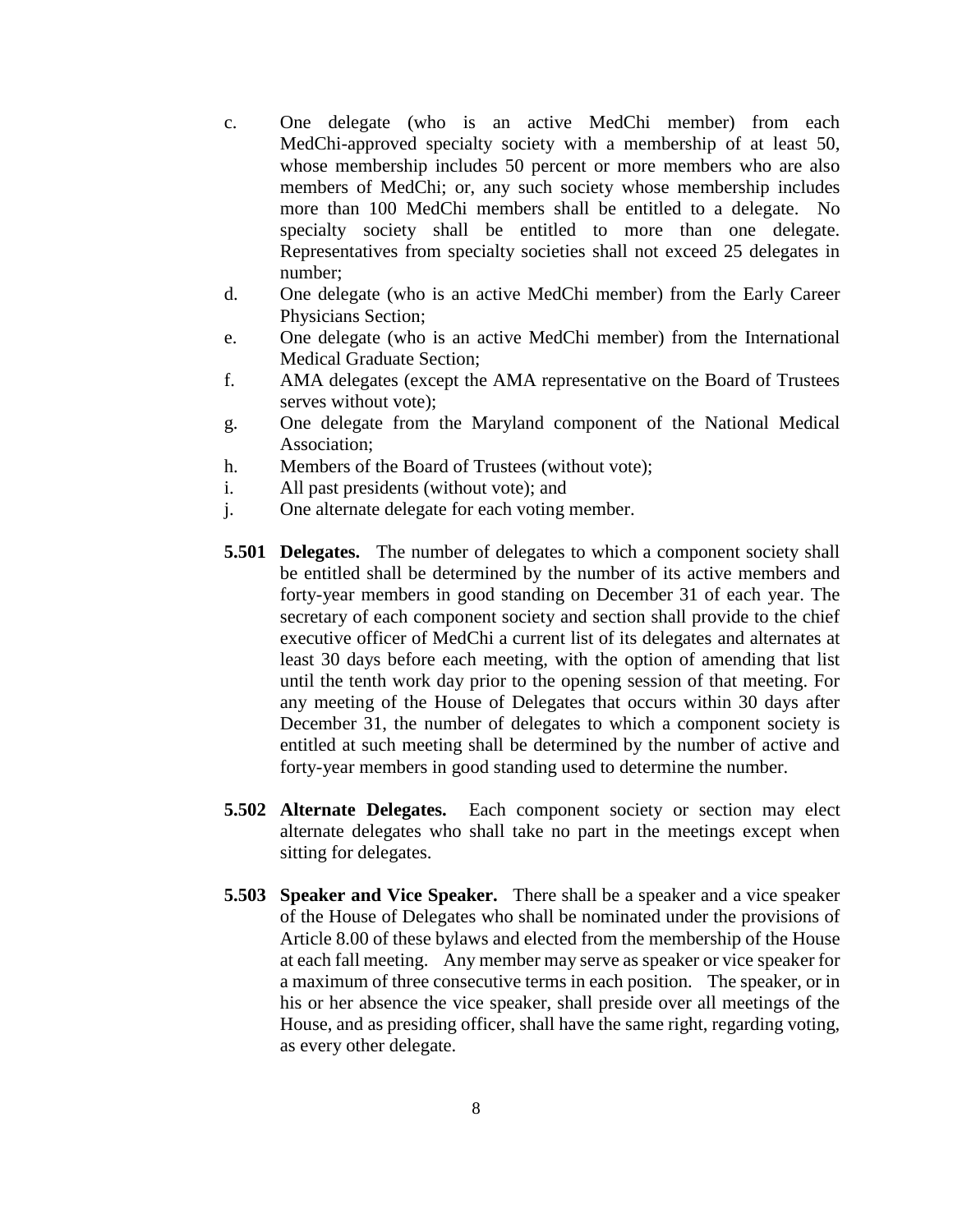- **5.60 Quorum.** A quorum of the House shall be 50 voting delegates.
- **5.70 Reference Committee(s).** Reference committee(s) shall be appointed by the Speaker of the House, as needed, to consider resolutions pending before the House of Delegates and make recommendations on such resolutions.
- **5.80 Voting.** Where there is no contest, a majority vote without ballot shall elect. All other elections shall be by ballot. If any portion of the ballot is invalid, the validity of the remainder of the ballot is unaffected.
	- **5.801 First Ballot.** All nominees for office shall be listed alphabetically on a single ballot. Each elector shall have votes equal to the number of positions to be filled and each vote must be cast for a different nominee. No portion of a ballot shall be counted if it contains more than the number of positions to be filled, or if the ballot contains more than one vote for any nominee. A nominee who has received a vote on a majority of the legal ballots cast shall be elected.
	- **5.802 Subsequent Ballots.** If all vacancies are not filled on the first ballot, those receiving a majority of the votes cast shall be placed in the vacant positions and a run-off ballot shall be held for the remaining nominees, to fill the vacant positions in the same manner as section 5.801. If, however, a third ballot is necessary then the nominees on subsequent ballots shall be reduced to no more than twice the number of remaining vacancies. The nominees on subsequent ballots shall be determined by retaining those who received the greater number of votes on the preceding ballot and eliminating those nominees who received the fewest number of votes on the preceding ballot, except where there is a tie. This procedure shall be repeated until all positions are filled.

# **6.00 OFFICERS**

- **6.10 General Officers.** The general officers of MedChi, who shall have the duties set forth in these Bylaws and such other duties as shall be determined by the House of Delegates and the Board of Trustees, shall be as follows:
	- a. President;
	- b. President-elect;
	- c. Immediate Past President;
	- d. Secretary;
	- e. Treasurer; and
	- f. Chief Executive Officer.

# **6.20 Duties of the Officers:**

**6.201 Duties of the President.** The president shall be the official spokesperson for MedChi, and preside over the meetings of the Board of Trustees. The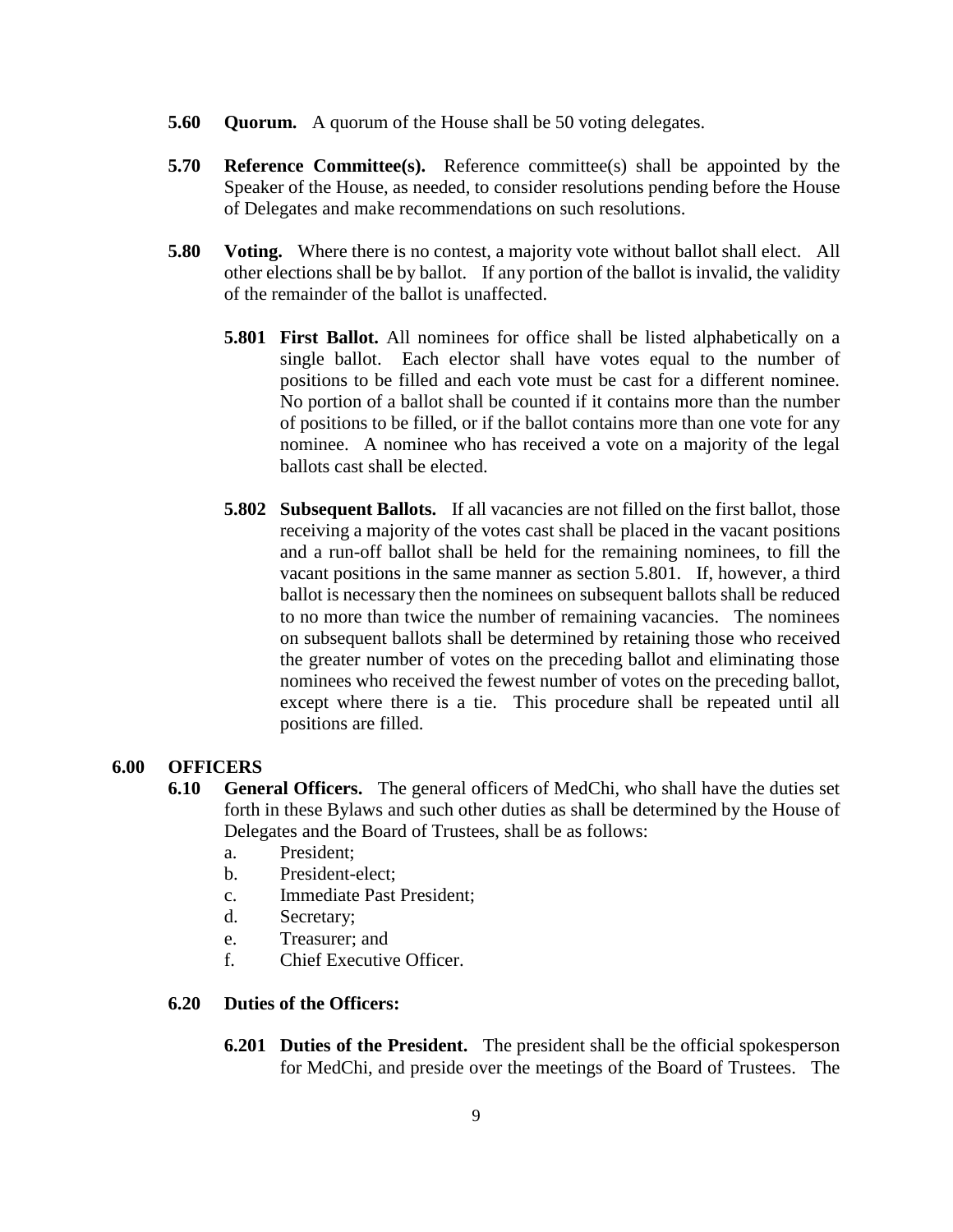president shall be responsible for representing MedChi in all matters concerning the operations of MedChi and as such will be the officer responsible for the coordination of all MedChi programs with outside agencies, to include but not be limited to: the Maryland General Assembly, members of the U.S. Congress, all state departments and other officers and agencies dealing with MedChi. The president may delegate any of these duties to the president-elect, other officers, committee chairpersons, the chief executive officer, or his or her designee, for certain events or periods of time, but remains responsible for the efficient operation of MedChi.

- **6.202 Duties of the President-Elect.** The president-elect shall assume the duties of the president during absences or periods when the president is unable to perform the duties of the office. The President-elect shall serve on the Finance Committee, Membership Committee, and Personnel and Compensation Committee.
- **6.203 Duties of the Secretary.** The responsibilities of the secretary include the following: send to the members a notice (call) and agenda for each Board of Trustees and House of Delegates meeting. Review, edit, approve for distribution and maintain custody of the minutes of the proceedings of the Board of Trustees and the House of Delegates. Make the minutes available to members. Sign all certified actions and legal documents. Maintain a file, containing current bylaws and rules of MedChi, with amendments. Receive, and maintain a list of the component societies' officers, and delegates and alternate delegates to the House of Delegates. [Ref: *Roberts Rules of Order*]
- **6.204 Duties of the Treasurer.** As chairperson of the finance committee, the treasurer shall supervise all of the funds and investments of MedChi and policies for the internal control of MedChi receipts and disbursements, and ensure that an audit is performed annually. The treasurer shall have such other duties as are set forth in these bylaws.
- **6.205 Duties of the Chief Executive Officer.** The Chief Executive Officer shall have such duties as shall be delegated to him or her by the Board of Trustees.

# **7.00 BOARD OF TRUSTEES**

- **7.10 Authority.** There shall be a Board of Trustees which shall be responsible for the daily operations of MedChi within the policies established by the House of Delegates. If there is no policy, the Board will take action and submit it to the House of Delegates at the next meeting.
- **7.20 Duties and Privileges.** In addition to the rights and duties conferred or imposed elsewhere in the Bylaws, the Board of Trustees (Board) shall have the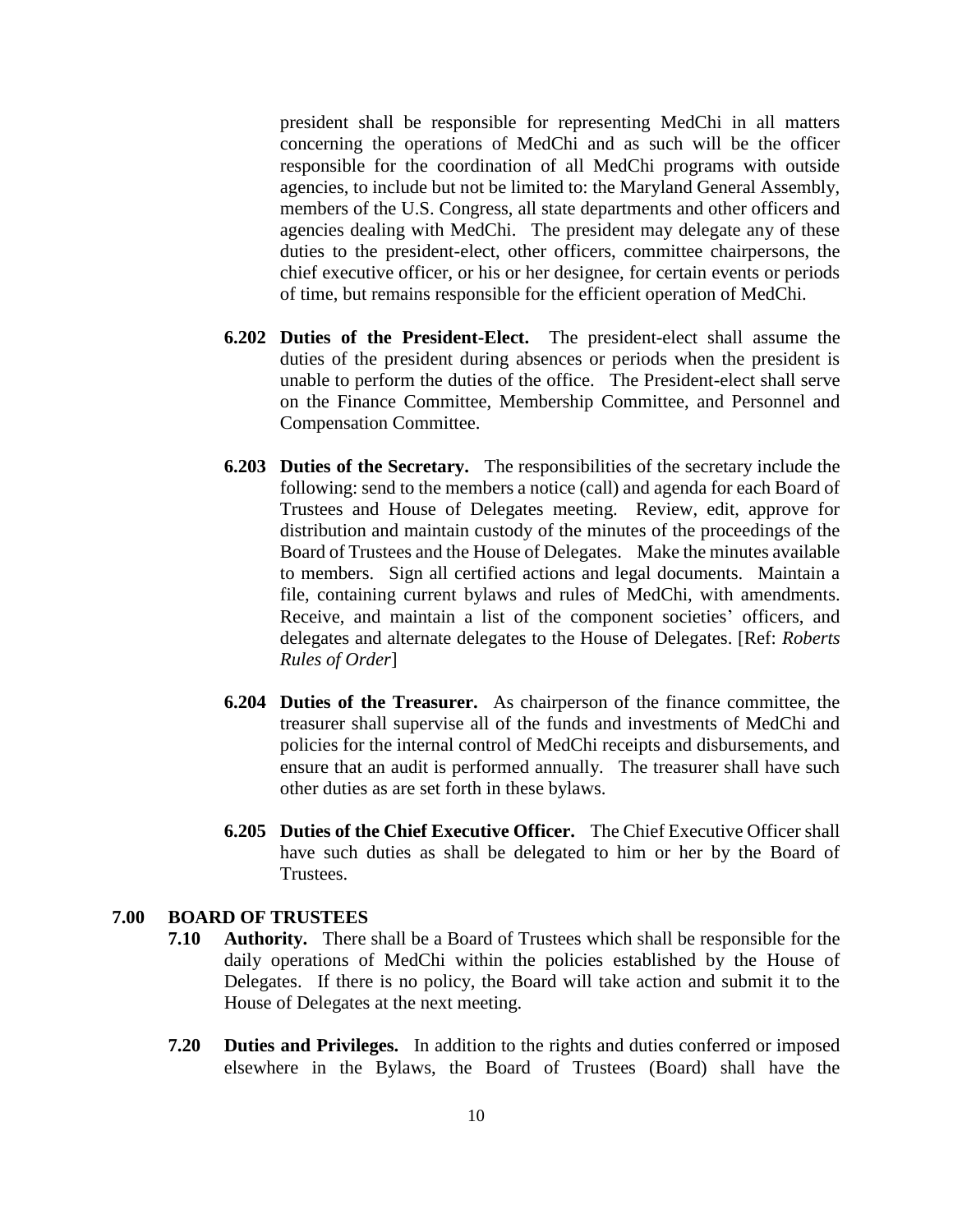responsibility to:

- a. Perform all acts and transact all business for or on behalf of MedChi, except as may be otherwise provided in the Bylaws;
- b. Approve a budget, with the assistance of the treasurer, for presentation to and ratification by the House of Delegates;
- c. Appoint a chief executive officer pursuant to the criteria set by the Board of Trustees as distributed to the House of Delegates;
- d. Have the accounts of the corporation audited at least annually and make proper reports concerning the financial affairs of MedChi at the spring House of Delegates meeting;
- e. Approve members appointed by the president to serve on the councils and committees of MedChi;
- f. Approve the presidential appointments of chairs, when applicable, and members to administer the special funds and affiliated entities;
- g. Evaluate requests to charter committees submitted by parent councils and charter such committees as it shall deem necessary to fulfill the responsibilities of the councils;
- h. Approve presidential appointments to fill vacancies in any office, council, committee or other position;
- i. Approve the lobbyist, if one is selected, to represent MedChi in legislative and regulatory forums;
- j. Establish policies to govern the conduct of the daily operations of MedChi, its councils and committees as defined in Article 17.00, and
- k. Establish policies to govern the conduct of the business of the Board.
- l. Exercise on behalf of MedChi and in accordance with general MedChi policies as set by the House, all the powers and duties of Shareholder of the MedChi Insurance Agency, including designation of a representative to the Agency Board, voting of shares by proxy or by designated representative.

# **7.30 Composition.** The Board of Trustees shall be composed of:

- a. MedChi Officers:
	- i. President;
	- ii. President-elect;
	- iii. Immediate Past President;
	- iv. Chief Executive Officer (without vote);
- b. Speaker of the House of Delegates;
- c. Vice speaker of the House of Delegates;
- d. One trustee from each of the following components whose present active membership is above 300:
	- i. Anne Arundel County;
	- ii. Baltimore City;
	- iii. Baltimore County;
	- iv. Montgomery County;
	- v. Prince George's County;
- e. One trustee from each of the following groups: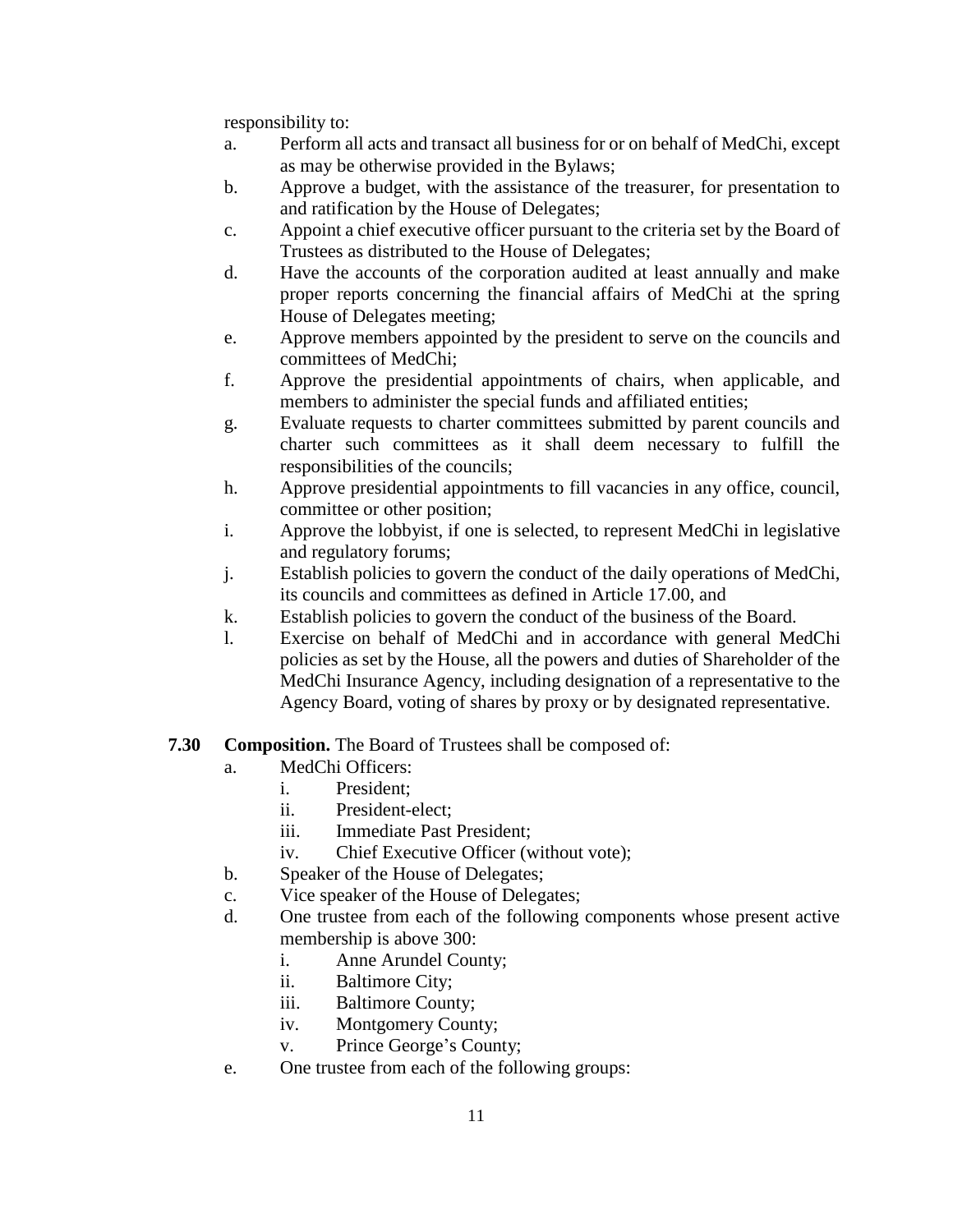- i. Eastern Group (Caroline, Cecil, Dorchester, Harford, Kent, Queen Anne's, Somerset, Talbot, Wicomico and Worchester counties);
- ii. Southern Group (Calvert, Charles, Howard and St. Mary's counties);
- iii. Western Group (Allegany, Carroll, Frederick, Garrett and Washington counties);
- f. One member selected from the medical specialty section;
- g. One member selected from the IMG section each year;
- h. Two trustees selected at large, one of whom is selected from the Western, Eastern and Southern Groups together;
- i. American Medical Association delegation representative selected by the delegation;
- j. Medical Student Section representative;
- k. Resident and Fellow Section representative;
- l. Any component society achieving active membership of 300 physicians or more shall be entitled to representation by a single trustee as in subsection d. above; provided that when a component society becomes entitled to a representative of its own on the Board of Trustees, this component society shall no longer be eligible to be included in the Western, Eastern or Southern group. Any component society whose active membership drops below 300 physicians for two consecutive years shall lose their entitlement to representation by a single trustee. Any component society losing its single trustee shall be included in the group which it is closest geographically. If the component is equally close to more than one group, it shall be included in the group having the smallest active membership; and m. Council chairs (ex-officio, non-voting).
- 
- **7.301 Chair.** The president of MedChi shall serve as the chair of the Board of Trustees.
- **7.302 Vice Chair.** The president-elect shall serve as vice chair of the Board of Trustees.
- **7.303 Secretary and Treasurer.** The Board of Trustees shall elect annually a secretary and treasurer from its members.
- **7.40 Election.** Members of the Board of Trustees shall be elected as set forth in Article 8.00.
- **7.50 Term of Service.** Except for president, president-elect, immediate past president, speaker, vice speaker, IMG Section representative and CEO, trustees shall serve for terms of three years beginning immediately following their election, with terms so arranged that the terms of one-third of the members shall expire each year.
- **7.60 Tenure.** Members, other than President; President-elect; Immediate Past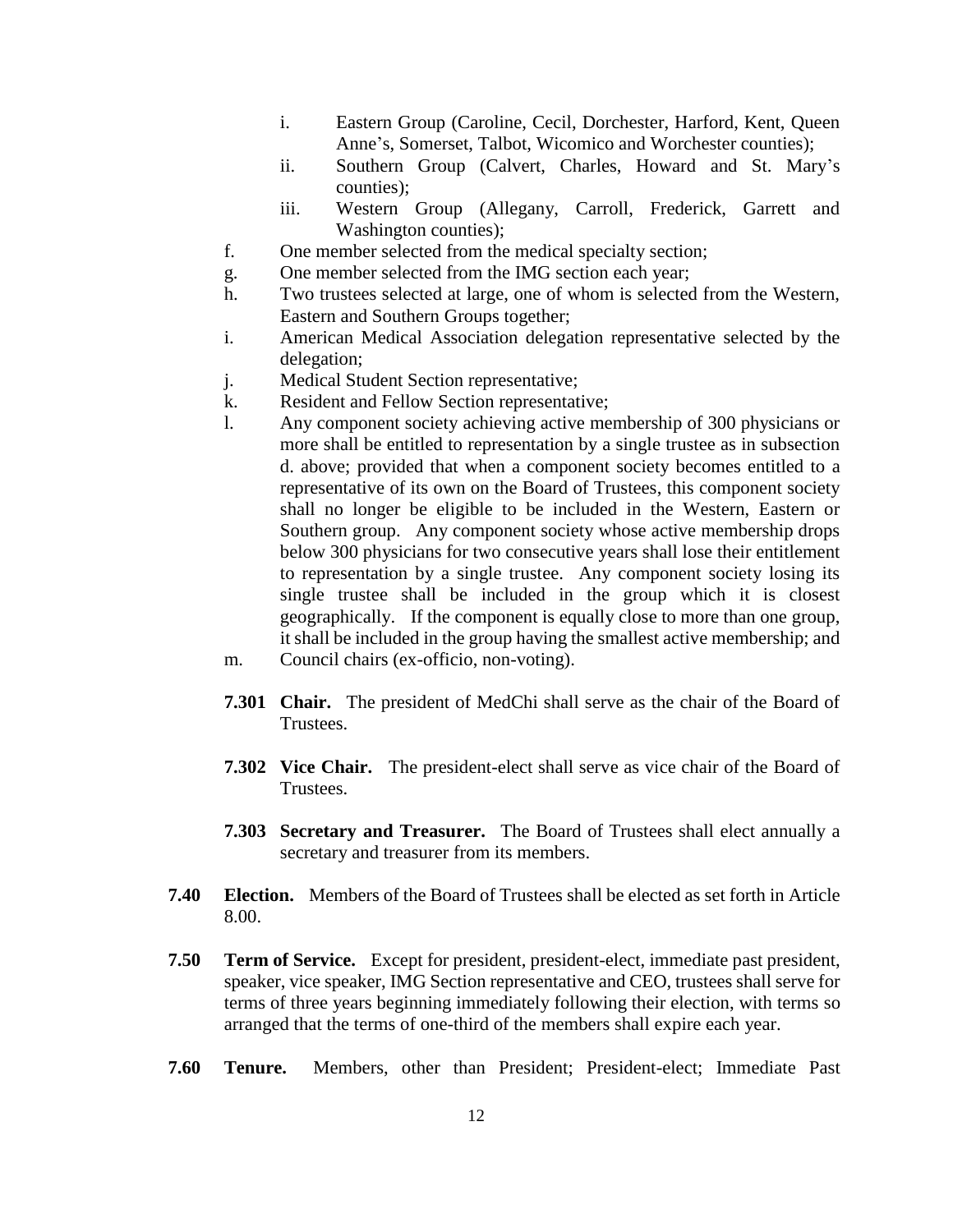President; Chief Executive Officer (without vote); Speaker; Vice Speaker; and American Medical Association Delegation representative (selected by the delegation) may serve no more than two consecutive full terms; a member may serve additional terms after a period of one full year off the Board. Any member, other than the CEO, may be recalled and removed by a two-thirds vote of the House of Delegates. Consideration of such action must be requested by the President of MedChi, the Speaker of the House or by written request of a component society or 50 delegates and included with the Call for the meeting.

# **7.70 Meetings**

- **7.701 Regular Meetings.** The Board of Trustees shall have regular bi-monthly meetings, held at such time and place as the Board shall determine. Notice of each regular meeting shall be given at least ten days before the meeting.
- **7.702 Special Meetings.** Special meetings may be called at any time by the chair or at the request of a majority of the members of the Board. Notice shall be given at least two days before each such meeting.
- **7.703 Notice.** Notice of any meeting is effective if delivered in person, by telephone, mail, telegram, facsimile, or any other means of communication approved by the Board.
- **7.704 Quorum.** A majority of the voting members of the Board of Trustees shall constitute a quorum for all purposes, except for special meetings of the Board which shall require a two-thirds representation for a quorum.
- **7.80 Vacancies.** Vacancies in trustee positions shall be filled as follows:

The CEO of MedChi shall notify the component(s) of the vacancy within fourteen days of its occurrence.

- **7.801** A vacancy in the position of a trustee elected at large shall be filled by election of the House of Delegates at its next scheduled meeting.
- **7.802** A vacancy in the position of a trustee representing multiple components shall be filled by a majority vote of the components represented by that position. Each component's vote will be weighted in proportion to its membership census as of the previous January 1. Each component shall decide, in accordance with its own bylaws, how its vote shall be cast, and that vote shall be sent to the Chief Executive Officer of MedChi no more than sixty days after notification of the vacancy has been made.
- **7.803** All other vacant trustee positions shall be filled by the component, section, or delegation represented according to its bylaws.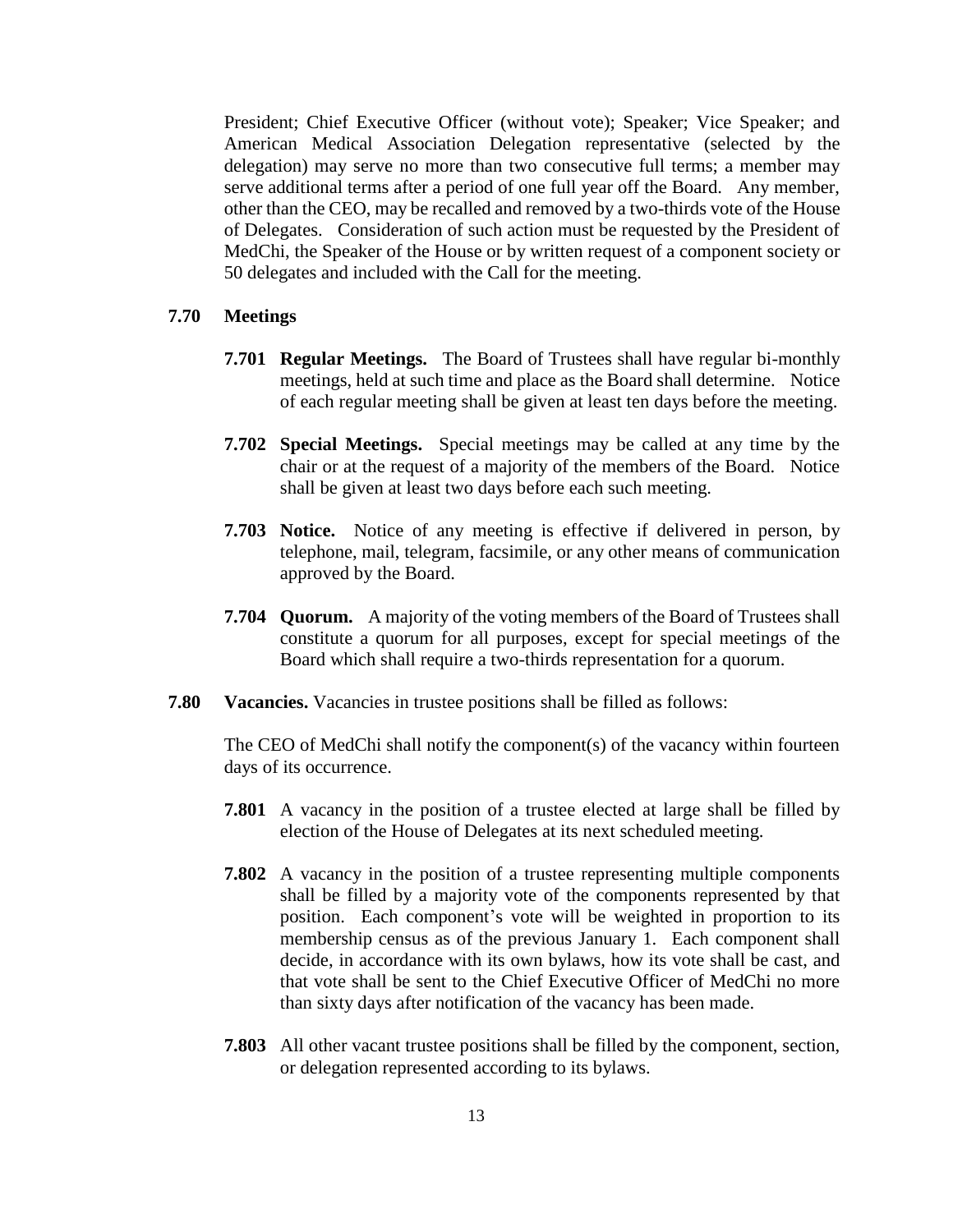# **7.90 Mandatory Leave Of Absence**

7.901 A trustee who is directed by the Board of Physicians to be evaluated by or enter into a participation agreement with the Center for a Healthy Maryland's Professional Rehabilitation Program shall be required to take a leave of absence from the Board until the evaluation or participation agreement is concluded, during which time the trustee shall not participate in any Board business. 7.902 If the participation agreement has a term of more than six months or the leave of absence under 7.901 lasts more than six months, the trustee shall resign and the procedures for filling a vacant seat shall be put into effect.

# **8.00 ELECTION OF OFFICERS, TRUSTEES AND AMERICAN MEDICAL ASSOCIATION DELEGATES AND ALTERNATES**

- **8.10 Offices to be Filled by House of Delegates Election.** The President-elect, Speaker, Vice-Speaker, Trustees, and AMA Delegates and Alternate Delegates shall be elected by a majority vote.
- **8.20** Nominations. Nominees for those offices to be filled by election at a fall meeting shall be recommended by either a component society or by letter(s) signed by at least five active MedChi members one of whom may be the nominee. All such nominations for offices to be filled by election that are received by the President no later than the preceding March 15 will be included with the Call to the House for the Spring meeting. All nominations received at least one week in advance of the meeting will be reviewed by staff to ensure compliance with the criteria set forth in the Rules of MedChi. Nominations for offices to be filled by election at the Fall meeting must be received at least six weeks in advance of the first day of that meeting. Nominations eligible under the Rules of MedChi may be accepted from the floor at the fall meeting, if approved by a simple majority of the House of Delegates.
- **8.30 Election by the House of Delegates.** Speeches supporting nominations for president-elect, speaker and vice speaker of the House, the AMA delegation, and trustees shall be made at the House of Delegates meeting on the first day of the fall meeting. At this time, additional nominations may be made from the floor. The election shall be held on the last day of the fall meeting pursuant to procedures set forth in the Rules of MedChi.
	- **8.301 President-elect.** The president-elect shall be elected annually and serve as president-elect until installation as president at the next fall meeting. The year following the presidency, the president will serve as immediate past president.
	- **8.302 Election To Fill Vacancy.** Unless otherwise provided for in these Bylaws, a vacancy in any office or position which is elected by the House of Delegates shall be filled for the unexpired term by an election at the next meeting of the House of Delegates after the vacancy occurs. Component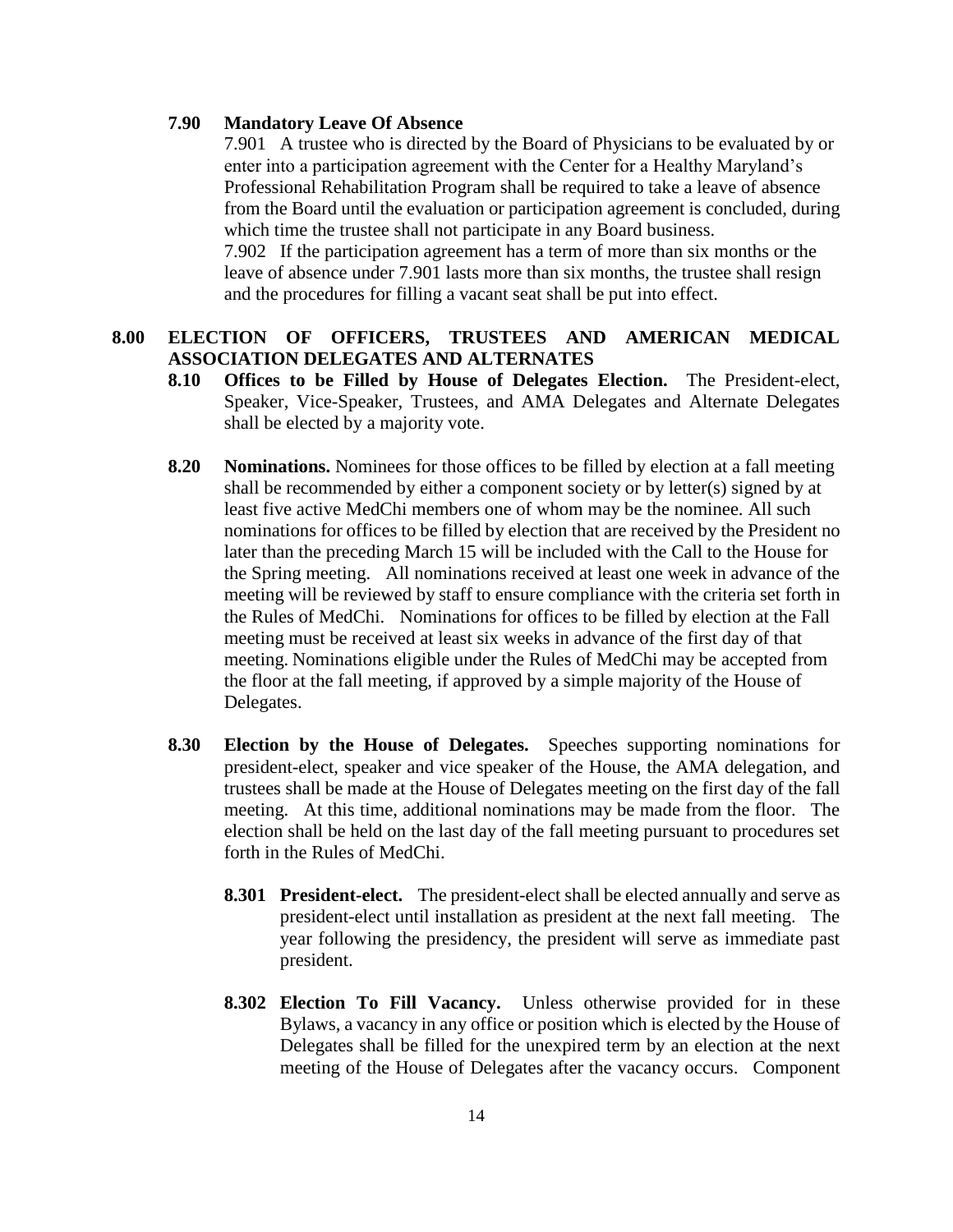societies shall be notified of the vacancy at the time it occurs. The House of Delegates shall be notified of the vacancy at least 10 days in advance of the next meeting of the House of Delegates.

# **9.00 INDEMNIFICATION**

- **9.10 General Policy.** MedChi shall indemnify members of the Board of Trustees and officers of MedChi according to the general requirements, standards and procedures set forth in the Maryland Annotated Code Corporations and Associations Article ' 2-418.
- **9.20 Indemnification for Defense.** An individual shall be entitled to indemnification for all reasonable expenses incurred in the successful defense of any action brought against the individual and arising out of his or her actions as a member of the Board of Trustees or officer of MedChi.
- **9.30 Indemnification for Defense Exceptions.** Indemnification may be made when the defense of the action has not been successful unless it is established that the act or omission of the trustee or officer was 1) material to the matter giving rise to the proceeding and committed in bad faith or was the result of active and deliberate dishonesty; 2) the trustee or officer actually received an improper personal benefit; or 3) in a criminal proceeding, the trustee or officer had reasonable cause to believe the act or omission was unlawful.
- **9.40 Indemnification in Advance of Disposition.** Reasonable expenses incurred by a trustee or officer who is a party to the proceeding may be paid or reimbursed by MedChi in advance of the final disposition of the proceeding upon receipt by the corporation of a written affirmation by the trustee or officer of his or her good faith belief that the standard of conduct set forth in 9.30 has been met and a written undertaking by or on behalf of the trustee or officer to repay the amount if it shall ultimately be determined that the standard has not been met.
- **9.50 Procedure.** The procedure for indemnification shall be consistent with Corporations § 2-418 and may be specified further by the *Rules* of MedChi provided that all decisions on indemnification shall be reported to the House of Delegates.

# **10.00 COUNCILS AND COMMITTEES**

**10.10 Composition.** The major work of MedChi shall be accomplished through its councils and committees. Each council shall contain such committees chartered by the Board of Trustees (chartered committees) as shall be needed to accomplish their assigned tasks; special committees (as defined below); and reference committees. Membership, terms and procedures for all councils and committees shall be as set forth in the Rules of MedChi, except as otherwise provided in these Bylaws.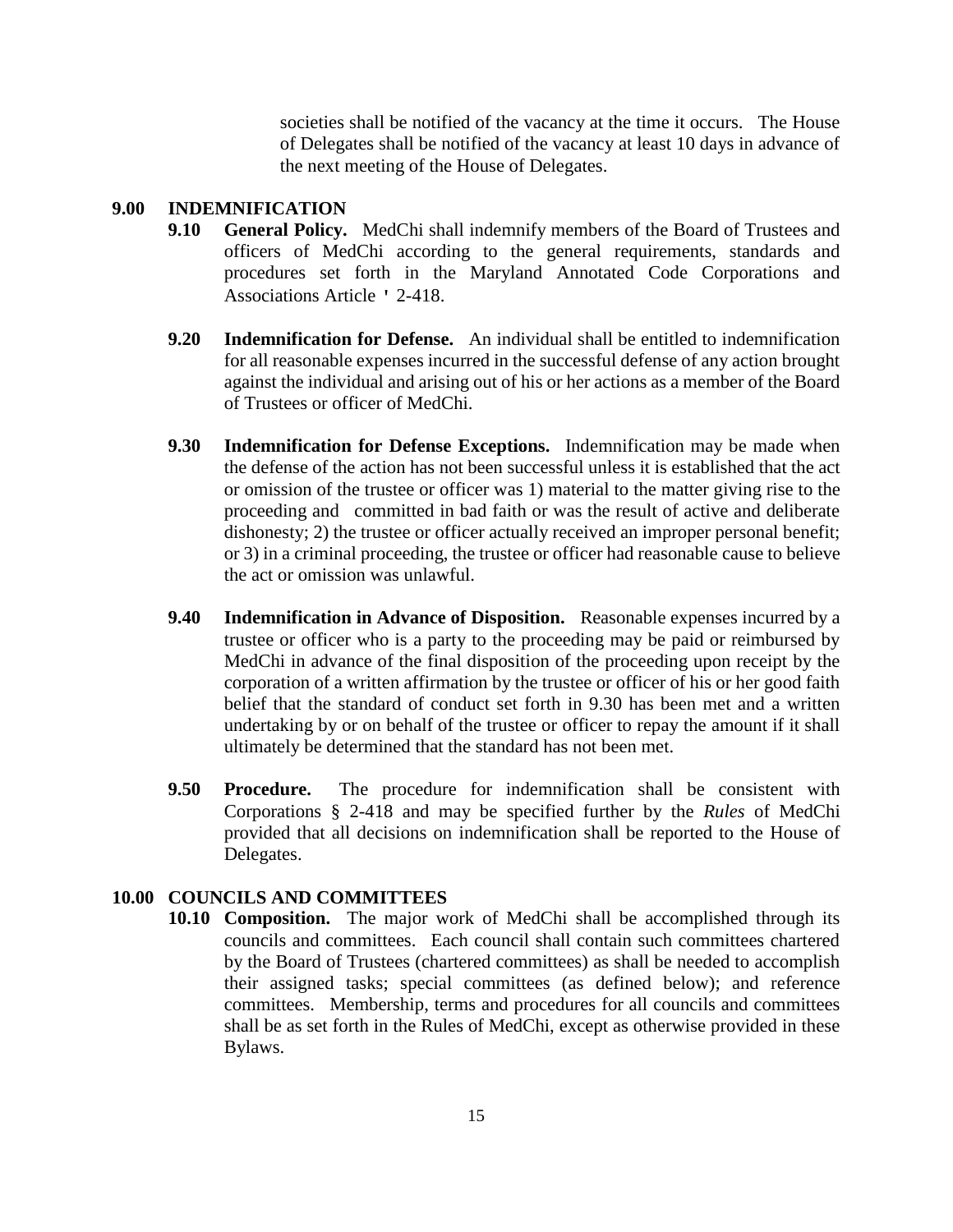- **10.20 Functions.** The councils of MedChi shall be named and serve the functions described below. Their duties, reporting, membership and method of operation shall be as set forth in the Rules of MedChi. Unless otherwise expressly specified in these Bylaws, the councils shall serve only in an advisory capacity to the House of Delegates and the Board of Trustees. The Council chairs shall be ex-officio, non-voting members of the Board of Trustees.
	- **10.201 Council on Bylaws.** The function of the Council on Bylaws shall be to draft amendments to the bylaws and rules of MedChi as it deems are needed or as directed by the House of Delegates or Board of Trustees. It shall review, approve, disapprove or alter amendments submitted to it by component societies, council or the House of Delegates. It shall report all amendments to the bylaws of MedChi to the House of Delegates with the call to session. The Council shall also serve as an advisory committee on all matters pertaining to the Bylaws and the Rules of MedChi.

The Council shall be composed of a Bylaws, Rules and Regulations Committee consisting of ten members, inclusive of the chair.

- a. There shall be one representative from each of the following components:
	- i. Anne Arundel County;
	- ii. Baltimore City;
	- iii. Baltimore County;
	- iv. Montgomery County;
	- v. Prince George's County;
- b. There shall be one representative from each of the following groups:
	- i. Eastern Group (Caroline, Cecil, Dorchester, Harford, Kent, Queen Anne's, Somerset, Talbot, Wicomico and Worcester Counties);
	- ii. Southern Group (Calvert, Charles, Howard and St. Mary's Counties);
	- iii. Western Group (Allegany, Carroll, Frederick, Garrett and Washington Counties);
- c. Two at-large members, only one of whom shall be from the small component societies.
- **10.202 Council on Medical Economics.** The function of the Council on Medical Economics shall be to evaluate the changing social and economic environment of medical care and to make appropriate recommendations to the Board of Trustees.
- **10.203 Council on Medical Policy.** The function of the Council on Medical Policy shall be to advise the Board of Trustees and the House of Delegates on interpretation of the American Medical Association APrinciples of Medical Ethics@ and the ACompendium of Laws, Regulations, Ethical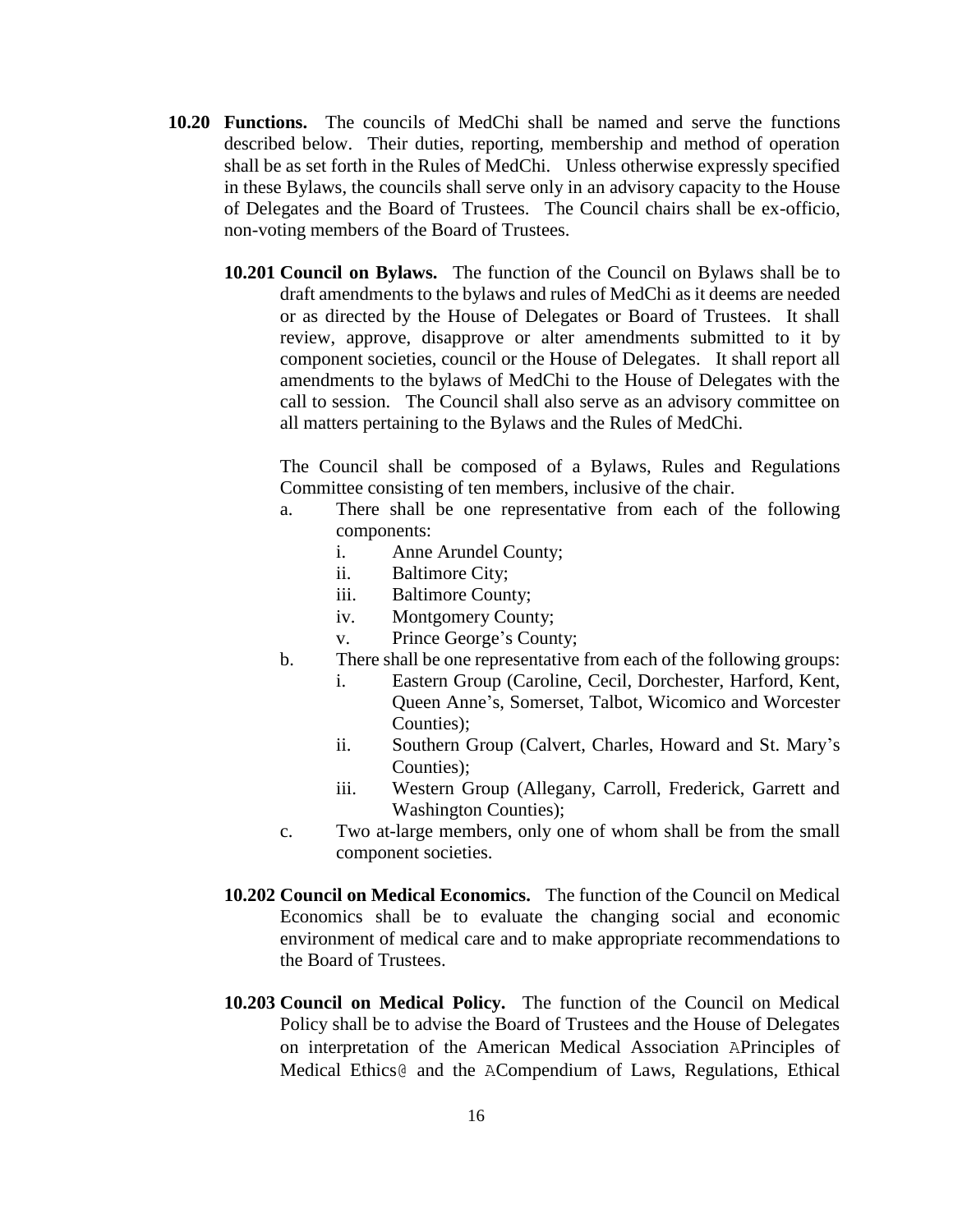Opinions and Guidelines of the Medical and Chirurgical Faculty of Maryland@ and the Bylaws of MedChi, to recommend such additional ethical guidelines as it deems advisable, to recommend action to be taken by the Board of Trustees in accordance with Section 14.00 of these Bylaws, and act as a liaison with the Department of Health and Mental Hygiene and other federal, state and local agencies charged with the promotion and protection of the public's health and make appropriate recommendations to the Board of Trustees on policy related issues.

**10.204 Council on Operations.** The function of the Council on Operations shall be to oversee and advise on issues related to the operations of MedChi and report to the Board of Trustees.

Committees under this Council are Finance and Personnel and Compensation.

The Finance Committee is to advise and counsel the Board of Trustees regarding MedChi's financial and investment program and to provide oversight convening general compensation levels. The chairperson of the committee shall be the treasurer of MedChi.

The Personnel and Compensation Committee is to conduct an annual performance evaluation of the chief executive officer and make recommendations to the Board concerning his or her compensation. The committee shall also review any other matters concerning MedChi personnel issues or personnel policies at the Board's or president's discretion. The committee shall consist of the treasurer, who shall serve as chair, the president, the president-elect, the immediate past president, the chair of the AMA Delegation, and the Speaker of the House.

**10.205 Council on Legislation.** The function of the Council on Legislation shall be to study and make recommendations regarding policy on state legislation and regulations; to serve as a reference council through which legislative issues are channeled prior to decisions concerning MedChi legislative and regulatory policy; and to recommend changes to the House of Delegates in MedChi's legislative policy when necessary to achieve MedChi's goals.

# **10.206 Council on Communications.** The function of the Council on

Communications shall be to advise and guide the publications and communications efforts of MedChi. The Council shall ensure that MedChi communications are consistent with the policies and strategies of MedChi and shall make recommendations to the Board of Trustees and the Chief Executive Officer of MedChi so as to achieve those goals and otherwise maximize the performance and benefit to MedChi of all the publications and communications of MedChi.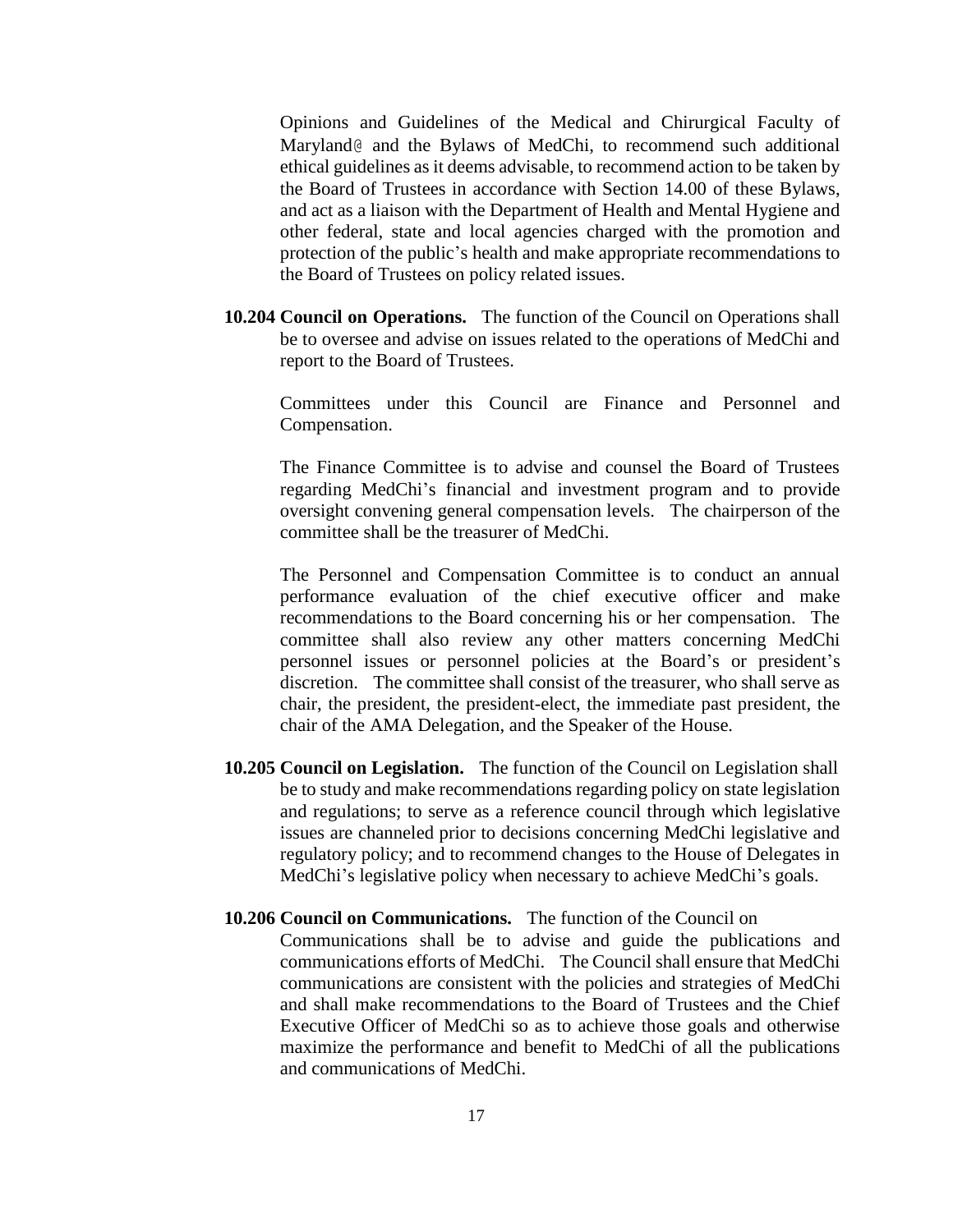- **10.30 Special Committees.** Special committees shall be designated as needed because of their function or requirement of state statute and the fact that they must work autonomously although communicating with the Board of Trustees or House of Delegates through their designated council.
	- **10.301 Function.** The duties, reporting, membership, and method of operation of special committees shall be as determined by the Board of Trustees or House of Delegates, consistent with enabling legislation or regulations.

#### **11.00 SEPARATE FUNDS**

- **11.10 Composition.** MedChi shall have the following funds, each of which shall be governed by its own Bylaws, if any, and otherwise as determined by the Board of Trustees:
	- a. Charitable Education Fund;
	- b. Finney Fund; and
	- c. Such other funds as shall be constituted by the Board of Trustees as the need arises.
- **11.20 Reporting.** All funds shall report annually or as additionally required by the Board of Trustees through the Finance Committee to the Board of Trustees which shall report to the House of Delegates.

# **12.00 AMERICAN MEDICAL ASSOCIATION DELEGATION**

- **12.10 Delegates and Alternates.** Delegates and Alternates to the American Medical Association shall be nominated and elected in the manner described in Article 8.00.
	- **12.101 Resident And Student Alternate Delegates.** One alternate delegate position on the delegation shall be reserved for a resident and student to share, provided that the combined number of resident and student Maryland AMA members continues to meet or exceed the limit required to provide one delegate and one alternate delegate seat in the AMA House of Delegates. MedChi would alternate credentialing these individuals at the two AMA meetings each year.
- **12.20 Term.** Delegates and alternates to the American Medical Association shall serve for a term of two years beginning on July 1 of the year following their election. A delegate or alternate delegate may serve on the AMA delegation for no more than six (6) consecutive terms, as either a delegate or alternate delegate, unless that individual also holds or is a declared or nominated candidate for an additional elected or appointed position with the AMA**,** the responsibilities of which extend beyond the end of that delegate or alternate delegate's term.

**12.201 Replacement of AMA Delegate.** When an AMA Delegate resigns or is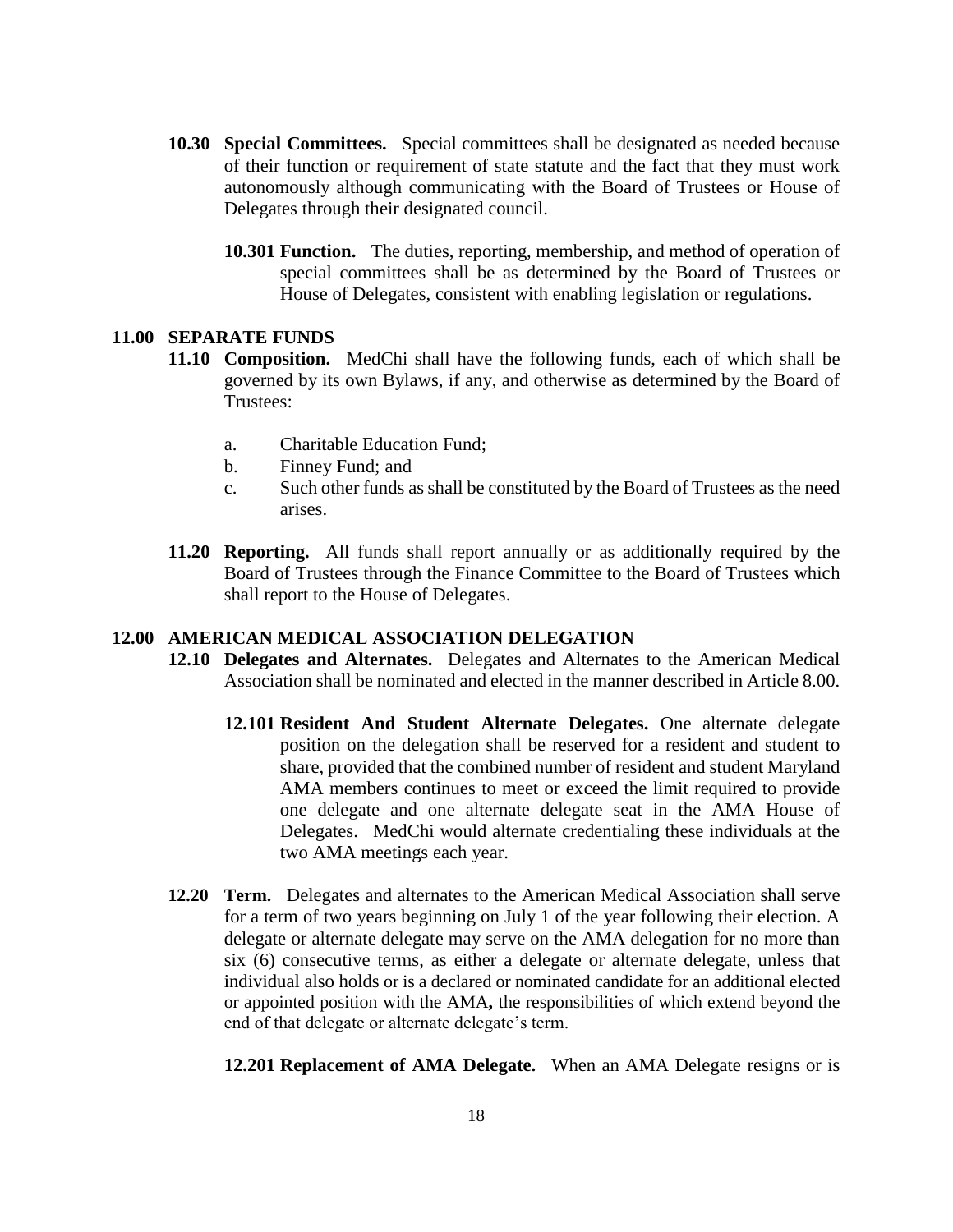unable to complete his/her term of office, the Board of Trustees shall select one of the AMA Alternate Delegates to fill the vacant position until the next meeting of the MedChi House of Delegates. If not elected to that Delegate position at that meeting, the AMA Alternate Delegate shall resume his/her position as Alternate Delegate if there is time remaining in his or her elective term of office.

- **12.202 Replacement of AMA Alternate Delegate.** When an AMA Alternate Delegate resigns or is unable to complete their term of office, and an AMA House of Delegates meeting is scheduled to occur before the next meeting of the MedChi House of Delegates, the Board of Trustees shall select a MedChi member to fill the vacant position until the next meeting of the MedChi House of Delegates, at which time the office will be filled by the House of Delegates in the same manner as other elective offices.
- **12.30 Resolutions.** Resolutions to be introduced into the AMA House of Delegates as a Maryland delegation resolution shall be submitted to the MedChi AMA delegation and the Board of Trustees for review and approval prior to submission of a proposed resolution except that the House of Delegates may direct the AMA delegation to submit any resolution to the AMA House of Delegates.
- **12.40 AMA Delegation Chair.** A Chair and Vice-chair shall be elected each year by the Delegation, prior to the AMA Annual Meeting.
	- **12.401 Attendance at the AMA Meetings.** When an AMA Delegate is unable to attend a meeting of the AMA House of Delegates, the Chairman of the Delegation shall appoint one of the Alternate Delegates to serve in the place of the absent Delegate.
- **12.50 AMA Delegation Representative to the Board of Trustees.** A representative to the Board shall be elected each year by the Delegation prior to the first Board of Trustees' meeting following the MedChi fall meeting.

# **13.00 PHYSICIAN'S DEFENSE**

- **13.10 Procedure.** Qualifying members of MedChi subjected to civil suit for alleged malpractice shall be entitled to Physician' Defense services upon timely written request setting forth the history of the case, the medical/surgical services rendered, and the relationship of such services to the suit.
- **13.20 Panel.** A panel may be convened to discuss the member's case and may make recommendations and give opinions concerning it.
- **13.30 Medical Malpractice.** The term Amedical malpractice@ shall include those causes of action which are insurable risks under a medical professional liability insurance policy.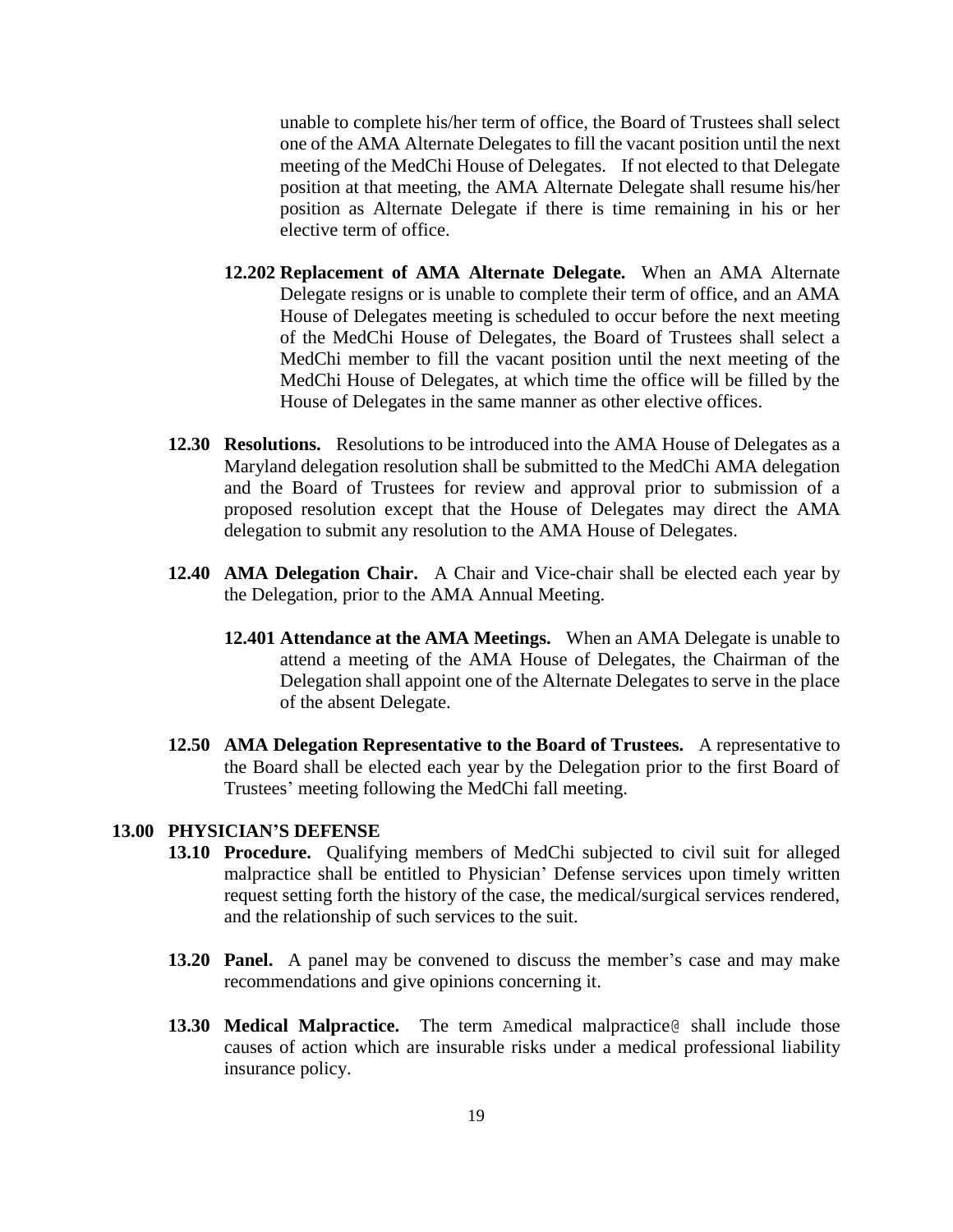# **14.00 DISCIPLINARY PROCEDURES AND JUDICIAL FUNCTIONS**

- **14.10 Ethical Standards.** The APrinciples of Medical Ethics@ of the American Medical Association and the ACompendium of Laws, Regulations, Ethical Opinions and Guidelines of the Medical and Chirurgical Faculty of Maryland@ are adopted as the ethical standards of the Medical and Chirurgical Faculty of Maryland and shall, together with the guidelines developed by the Council on Ethical and Judicial Affairs, govern the conduct of members in their relations to each other and the public.
- **14.20 Judicial Powers.** The judicial powers of MedChi shall be vested in an Ethics and Judicial Affairs Committee within the Council on Ethical and Judicial Affairs, which shall exercise such powers and follow such procedures as contained in these Bylaws.
- **14.30 Jurisdiction.** Except as otherwise provided in these Bylaws, the Ethics and Judicial Affairs Committee shall have jurisdiction in the following cases:
	- a. All questions involving membership;
	- b. All controversies arising under these Bylaws, the APrinciples of Medical Ethics@ of the American Medical Association, and the ACompendium of Laws, Regulations, Ethical Opinions and Guidelines of the Medical and Chirurgical Faculty of Maryland@;
	- c. Controversies between two or more component societies or their members; and
	- d. Cases in which a component society requests MedChi to take disciplinary action against one of its members or consents to such action being taken by MedChi.

# **14.40 Charges**

- **14.401 Filing.** Any member of MedChi, any council, section, committee or other entity of MedChi, and any component society may file charges of unethical conduct in writing against any member of MedChi. The Ethics and Judicial Affairs Committee shall determine, at its discretion, whether a hearing is necessary or advisable.
- **14.402 Procedure.** A complete copy of the charges specifying the alleged unethical practice shall be promptly sent to the accused. If the Ethics and Judicial Affairs Committee determines that a hearing on the charges should be held, all parties shall be informed of the date, hour and place of the hearing, which shall not be less than ten days from the date of mailing the charges to the accused.

#### **14.50 Hearings**

**14.501 Representation.** All parties to the hearing may be represented by legal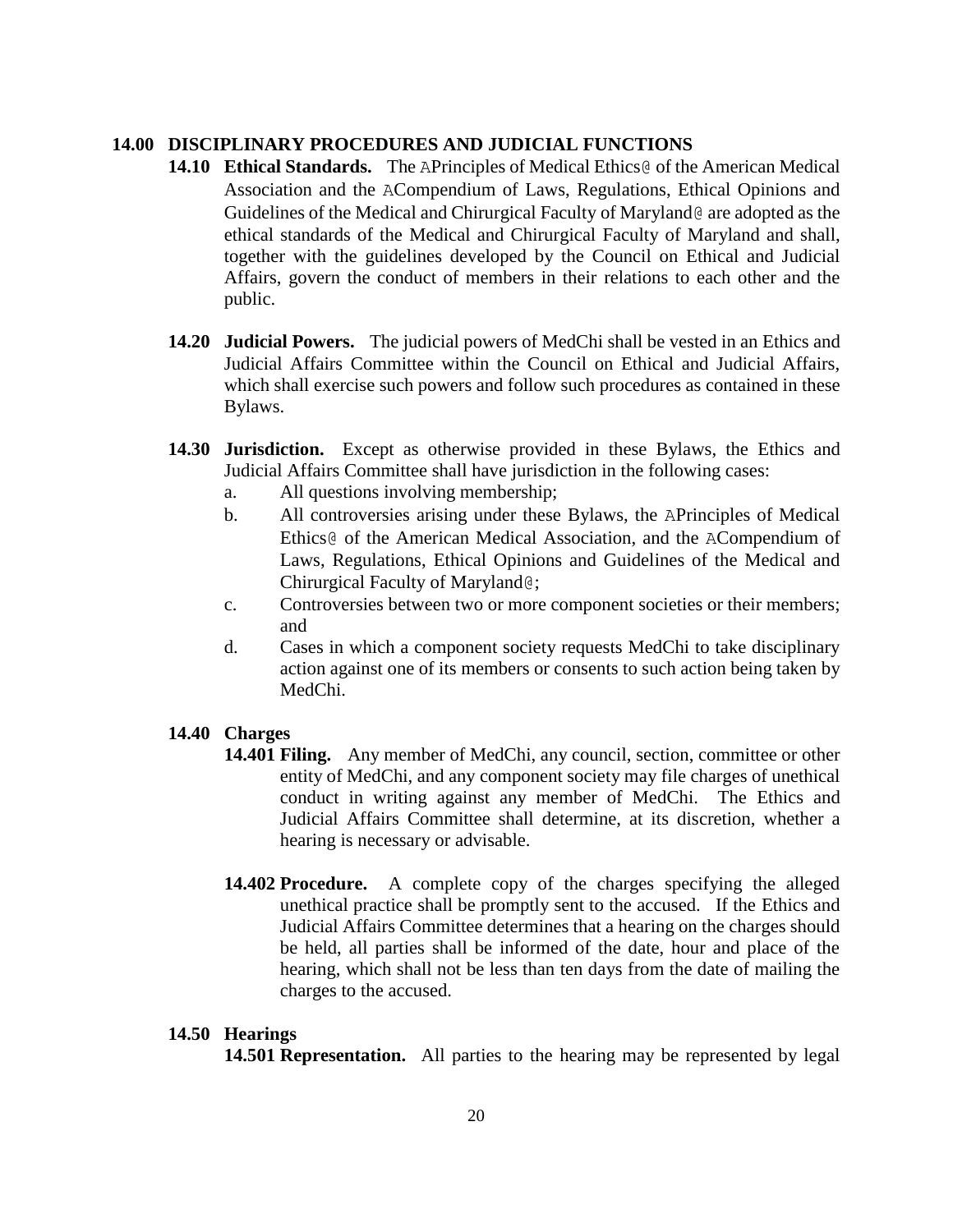counsel.

- **14.502 Procedure.** All hearings shall be conducted in accordance with *Roberts Rules of Order Newly Revised*.
- **14.60 Penalties.** The Ethics and Judicial Affairs Committee may impose any of the following penalties:
	- a. Reprimand;
	- b. Suspended penalty upon the condition that the breach of ethics involved be corrected;
	- c. Suspension from membership generally or for a definite period or until the breach of ethics involved is corrected; or
	- d. Expulsion from membership upon two-thirds vote of the Board of Trustees.
- **14.70 Appeal.** The accused member shall have the right to appeal the decision of the Ethics and Judicial Affairs Committee to the Board of Trustees, which shall affirm, reverse or modify the decision of the Ethics and Judicial Affairs Committee. The decision of the Board of Trustees shall be final unless an appeal is filed with the Council on Ethical and Judicial Affairs of the American Medical Association pursuant to the rules of that body.
- **14.80 Maryland Board of Physicians Action.** Notwithstanding any other provision of this Article, any member of MedChi whose license to practice medicine is suspended or revoked by order of the Maryland Board of Physicians, which order has become final, shall be automatically suspended or expelled, as appropriate, from MedChi for the same period of time and upon the same conditions as contained in the Maryland Board of Physicians' order. The provisions of the section shall be self-executing and shall take effect at the time the Maryland Board of Physicians' order becomes final. Upon reinstatement of a physician's license by the Maryland Board of Physicians, such person's membership in MedChi shall be restored automatically provided all dues and assessments have been paid.

#### **15.00 PARLIAMENTARY PROCEDURE**

- **15.10 Authority.** The rules contained in the current edition of *The American Institute of Parliamentarians Standard Code of Parliamentary Procedure*, shall govern in all cases to which they are applicable and in which they are not inconsistent with these Bylaws.
- **15.20 Alternate Authority.** In the event an issue is not addressed in the above authority, *Robert's Rules of Order Newly Revised* shall govern.

# **16.00 BYLAWS AMENDMENTS**

**16.10 Adoption.** Any proposed amendment to these Bylaws submitted by the Council on Bylaws and sent to all delegates with the notice of meeting may be adopted by the House of Delegates by a two-thirds vote.